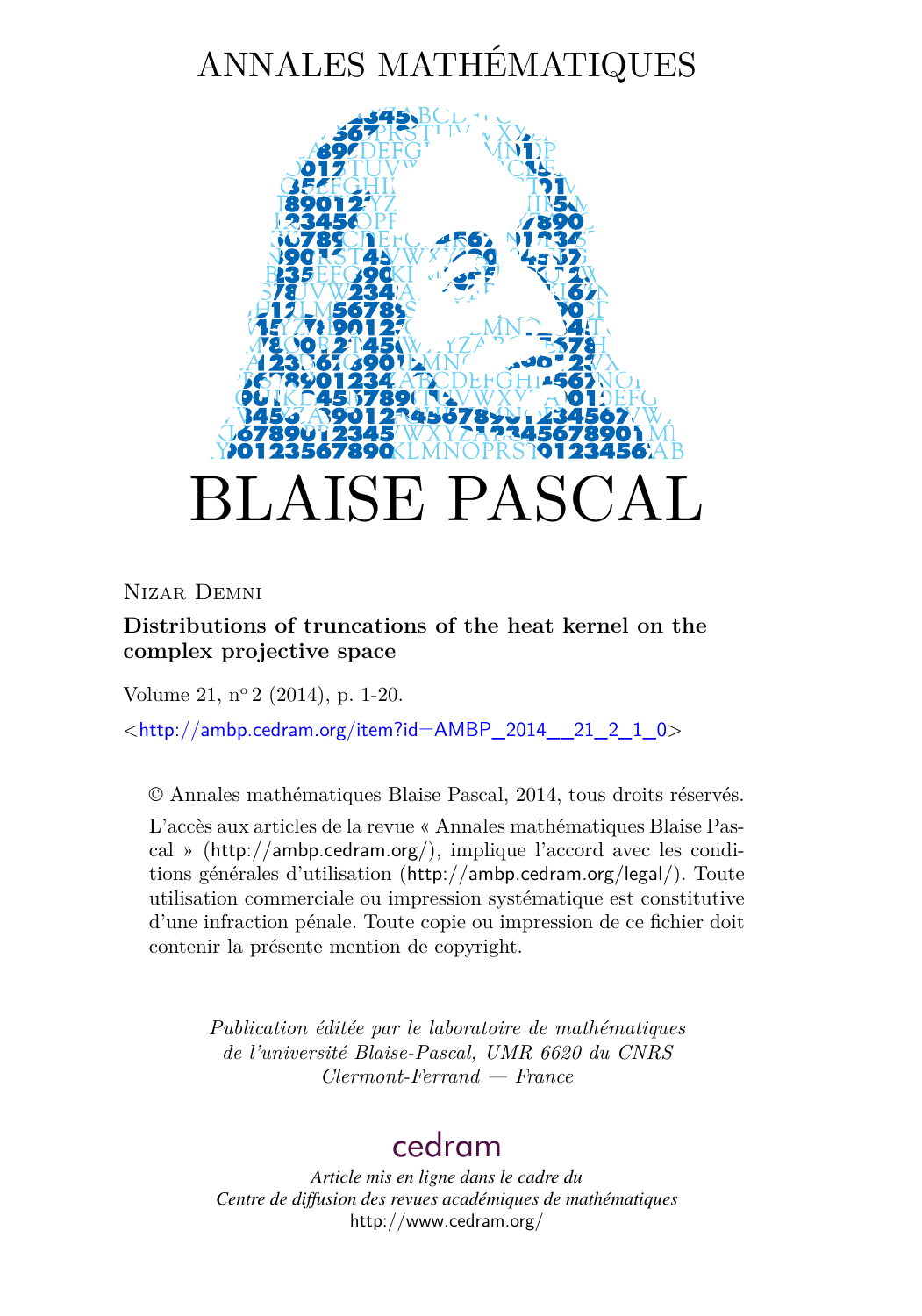# **Distributions of truncations of the heat kernel on the complex projective space**

### Nizar Demni

#### **Abstract**

Let  $(U_t)_{t\geq0}$  be a Brownian motion valued in the complex projective space C*P N*−1 . Using unitary spherical harmonics of homogeneous degree zero, we derive the densities of  $|U_t^1|^2$  and of  $(|U_t^1|^2, |U_t^2|^2)$ , and express them through Jacobi polynomials in the simplices of  $\mathbb R$  and  $\mathbb R^2$  respectively. More generally, the distribution of  $(|U_t^1|^2, \ldots, |U_t^k|^2), 2 \leq k \leq N-1$  may be derived using the decomposition of the unitary spherical harmonics under the action of the unitary group  $U(N-k+1)$  yet computations become tedious. We also revisit the approach initiated in [\[13\]](#page-19-0) and based on a partial differential equation (hereafter pde) satisfied by the Laplace transform of the density. When  $k = 1$ , we invert the Laplace transform and retrieve the expression already derived using spherical harmonics. For general  $1 \leq k \leq N-2$ , integrations by parts performed on the pde lead to a heat equation in the simplex of  $\mathbb{R}^k$ .

### 1. **Motivation**

The complex unit sphere

$$
S^{2N-1} = \{(z_1, \ldots, z_N), |z_1|^2 + \cdots + |z_N|^2 = 1\}, \quad N \ge 1,
$$

is a compact manifold without boundary and therefore carries a Brownian motion  $(U_t)_{t>0}$  defined by means of its Laplace-Beltrami operator. This process is stationary and the random variable  $U_t$  converges weakly as  $t \to \infty$  to a uniformly-distributed random vector  $U_{\infty}$ . For the latter, it is already known that

$$
(|U^1_{\infty}|^2, \dots, |U^k_{\infty}|^2), \quad 1 \le k \le N - 1,
$$

follows the Dirichlet distribution ([\[9\]](#page-19-0))

$$
s_k(u)du = (1 - u_1 - u_2 - \dots - u_k)^{N-k-1} \mathbf{1}_{\Sigma_k}(u) \prod_{i=1}^k du_i, \tag{1.1}
$$

Keywords: Brownian motion, complex projective space, Dirichlet distribution, Jacobi polynomials in the simplex.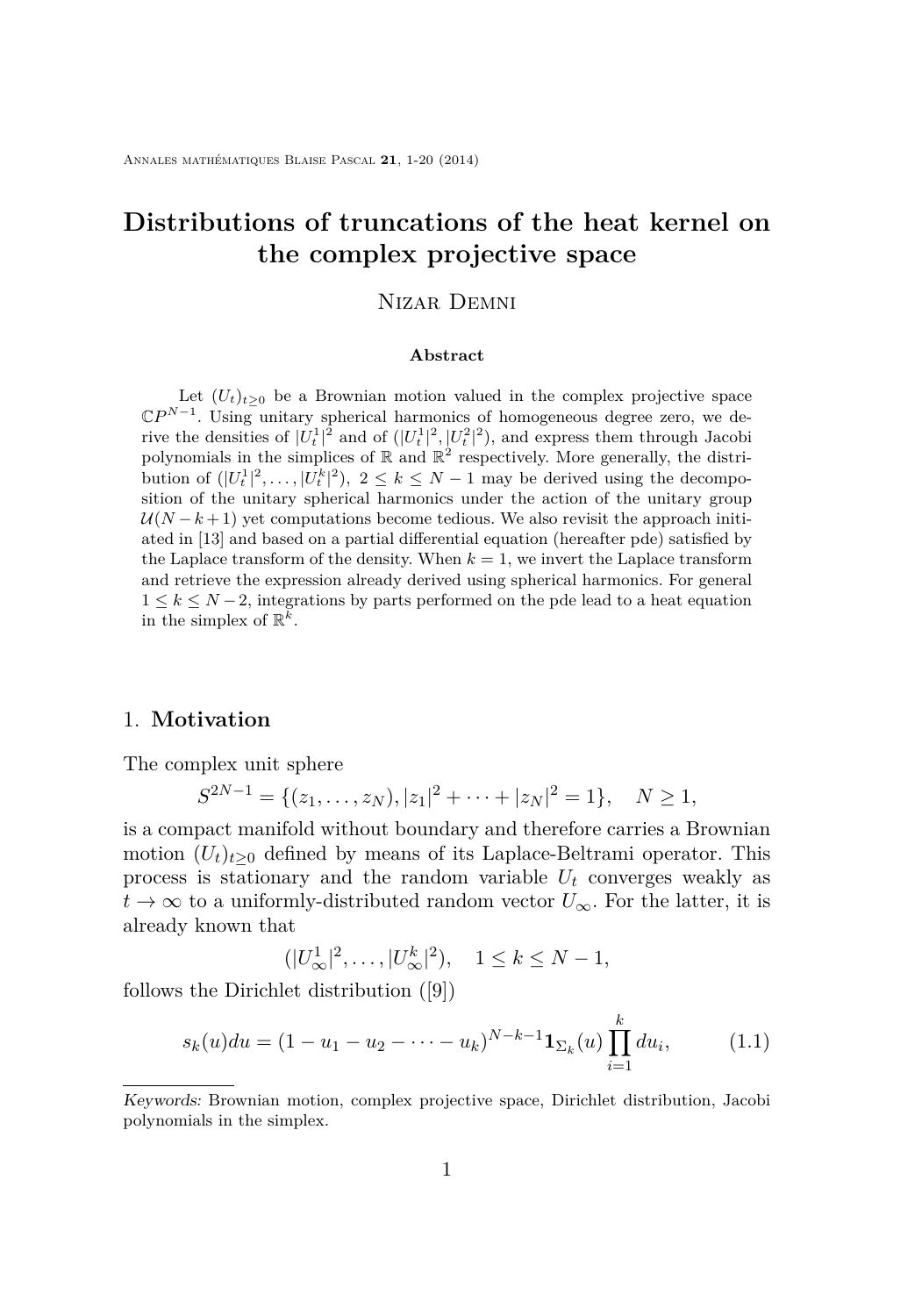<span id="page-2-0"></span>where  $\Sigma_k = \{u_i > 0, 1 \leq i \leq k, u_1 + \cdots + u_k < 1\}$  is the standard simplex. Motivated by quantum information theory, the investigations of the distribution of

$$
U_t^{(k)} = (|U_t^1|^2, \dots, |U_t^k|^2), \quad 1 \le k \le N,
$$

started in [\[13\]](#page-19-0) yet have not been completed. There, a linear pde for the Laplace transform of this distribution was obtained and partially solved only when  $k = 1$ . Recall that for the Brownian motion on the Euclidian sphere  $S^{N-1}$ , the density of a single coordinate is given by a series involving products of ultraspherical polynomials of index  $(N-2)/2$  ([\[10\]](#page-19-0)). The main ingredients leading to this series are the expansion of the heat kernel on  $S^{N-1}$  in the basis of  $O(N)$ -spherical harmonics and on Gegenbauer addition Theorem ([\[15\]](#page-19-0), p.369). In the complex setting, it is very likely known that  $(|U_t^1|^2)_{t\geq 0}$  is a real Jacobi process (see [\[3\]](#page-18-0) and references therein). Nonetheless, one wonders how does the proof written in [\[10\]](#page-19-0) carry to the Brownian motion on  $S^{2N-1}$  and how does it extend in order to derive the density of  $U_t^{(k)}$  $t^{(k)}$ . In the first part of this paper, we answer these questions by considering the heat kernel on the complex projective space  $\mathbb{C}P^{N-1} = S^{2N-1}/S^1$  rather than  $S^{2N-1}$ . This is by no means a loss of generality since we are interested in the joint distribution of the moduli of  $k$  coordinates of  $U_t$ . Besides, the space of continuous functions on  $\mathbb{C}P^{N-1}$  decomposes as the direct sum of subspaces of  $\mathcal{U}(N)$ -spherical harmonics that are homogeneous of degree zero, while the decomposition of continuous functions on  $S^{2N-1}$  involves all spherical harmonics ([\[8\]](#page-19-0)). Accordingly, the heat kernel on  $\mathbb{C}P^{N-1}$  is expressed as a series of normalized Jacobi polynomials  $(P_n^{N-2,0}/P_n^{N-2,0}(1))_{n\geq 0}$  which for each *n*, gives the *n*-th reproducing kernel on  $\mathbb{C}P^{N-1}$  ([\[11\]](#page-19-0)). Hence, the integration over the sphere  $S^{2N-3}$  together with an application of Koornwinder's addition Theorem ([\[11\]](#page-19-0)) lead to first result proved here:

**Proposition 1.1.** *The density of*  $|U_t^1|^2$  *is given by* 

$$
f_t(c, u) = \left[ \sum_{n=0}^{\infty} e^{-n(n+N-1)t} \frac{P_n^{N-2,0}(2c-1)P_n^{N-2,0}(2u-1)}{\|P_n^{N-2,0}\|_2^2} \right] s_1(u) \quad (1.2)
$$

*where we set*  $c = |U_0^1|^2 \in [0,1]$ *, and*  $||P_n||_2^2$  *is the squared*  $L^2$ -norm of  $u \mapsto P_n^{N-2,0}(2u-1)$  *with respect to*  $s_1(u)du$ *.* 

Up to an additional ingredient, the derivation of the density of  $U_t^{(2)}$  $t^{(2)}$  is quite similar. Loosely speaking, we would like to integrate the heat kernel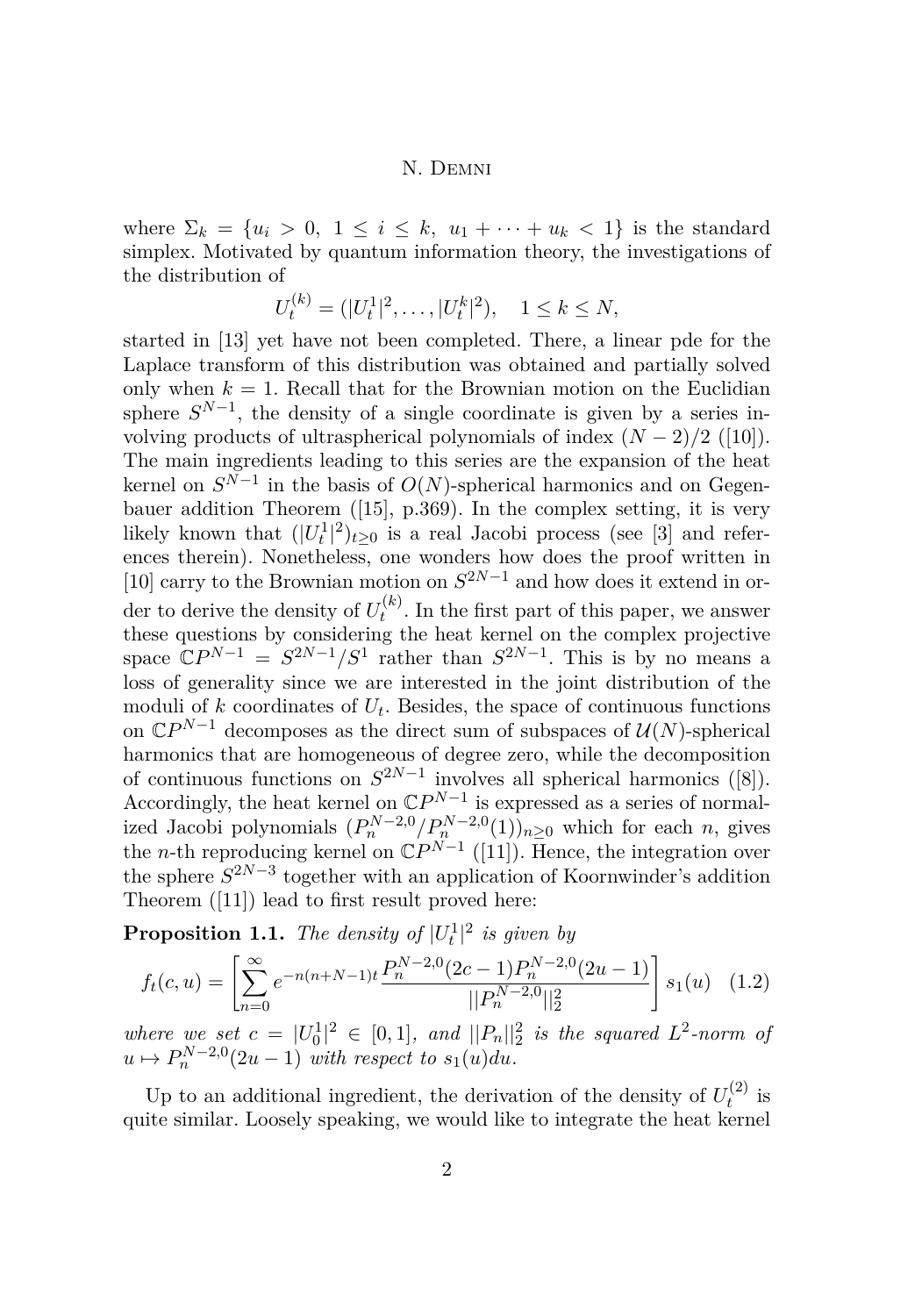<span id="page-3-0"></span>over the sphere  $S^{2N-5}$  (we assume *N* large enough) and as such, we need to decompose degree zero homogeneous spherical harmonics in *S* <sup>2</sup>*N*−<sup>1</sup> under the action of the unitary group  $\mathcal{U}(N-1)$ . This decomposition is stated in [\[12\]](#page-19-0), Theorem 5.1, and the *n*-th reproducing kernel in turn decomposes as a weighted sum of reproducing kernels on  $S^{2N-3}$ . Consequently, Koornwinder's addition Theorem again leads to the sought density which may be expressed through Jacobi polynomials in the simplex  $\Sigma_2$  ([\[6\]](#page-19-0), Proposition 2.3.8 p.47). More precisely

 $\bf{Proposition 1.2.}$  *Let*  $(Q_{i,n}^{(N)})$ *j,n*−*j* )*n*≥0*,*0≤*j*≤*<sup>n</sup> denote the family of Jacobi polynomials in the simplex*  $\Sigma_2$ *. Then the density of*  $U_t^{(2)}$  $t_t^{(2)}$  *reads* 

$$
\left[\sum_{n=0}^{\infty} e^{-n(n+N-1)t} \sum_{j=0}^{n} \frac{Q_{n-j,j}^{(N)}(c_1, c_2) Q_{n-j,j}^{(N)}(u_1, u_2)}{||Q_{n-j,j}^{(N)}||_2^2}\right] s_2(u_1, u_2), \quad (1.3)
$$

*where we set*  $(c_1, c_2) = (|U_0^1|^2, |U_0^2|^2) \in \Sigma_2$  *and*  $||Q_{n-j,j}^{(N)}||_2^2$  *is the squared*  $L^2$ -norm of  $Q_{n-j,j}^{(N)}$  with respect to  $s_2(u_1, u_2) du_1 du_2$ .

More generally, the derivation of the distribution of  $U_t^{(k)}$  $t^{(k)}$ , 2  $\leq k \leq N-1$ relies on the decomposition of the spherical harmonics under the action of  $U(N-k+1)$ . The resulting density with respect to Lebesgue measure *du* is expressed through orthonormal Jacobi polynomials in  $\Sigma_k$  as

$$
\sum_{n\geq 0} e^{-n(n+N-1)t} \sum_{\tau \in \mathbb{N}^k, |\tau|=n} Q_{\tau}^{(N)}(c_1, c_2, \dots, c_k) Q_{\tau}^{(N)}(u) s_k(u)
$$

where  $(c_1, \ldots, c_k) = (|U_0^1|^2, \ldots, |U_0^k|^2)$ . Yet computations become tedious and we are not willing to exhibit them here. Rather, we shall revisit and complete the investigations started in [\[13\]](#page-19-0). Actually, an expression for the Laplace transform of the density of  $|U_t^1|^2$  was obtained there and involves the following sequence  $(a_n = a_n(c, N))_{n>0}$  of real numbers determined recursively by ([\[13\]](#page-19-0), eq. 4.23)

$$
\sum_{n=0}^{p} a_n \binom{p}{n} \frac{1}{(N+2n)_{p-n}} = \frac{c^p}{p!}, \quad p \ge 0,
$$
\n(1.4)

where  $a_0 = 1$  and  $(x)_p = \Gamma(x+p)/\Gamma(p)$  is the Pochhammer symbol. In particular, the following was proved ([\[13\]](#page-19-0) eq. 4.24. and eq. 4.25):

$$
a_n(0,N) = \frac{(-1)^n}{(N+n-1)_n}, \quad a_n(1,N) = \frac{(N-1)_n}{n!(N+n-1)_n},
$$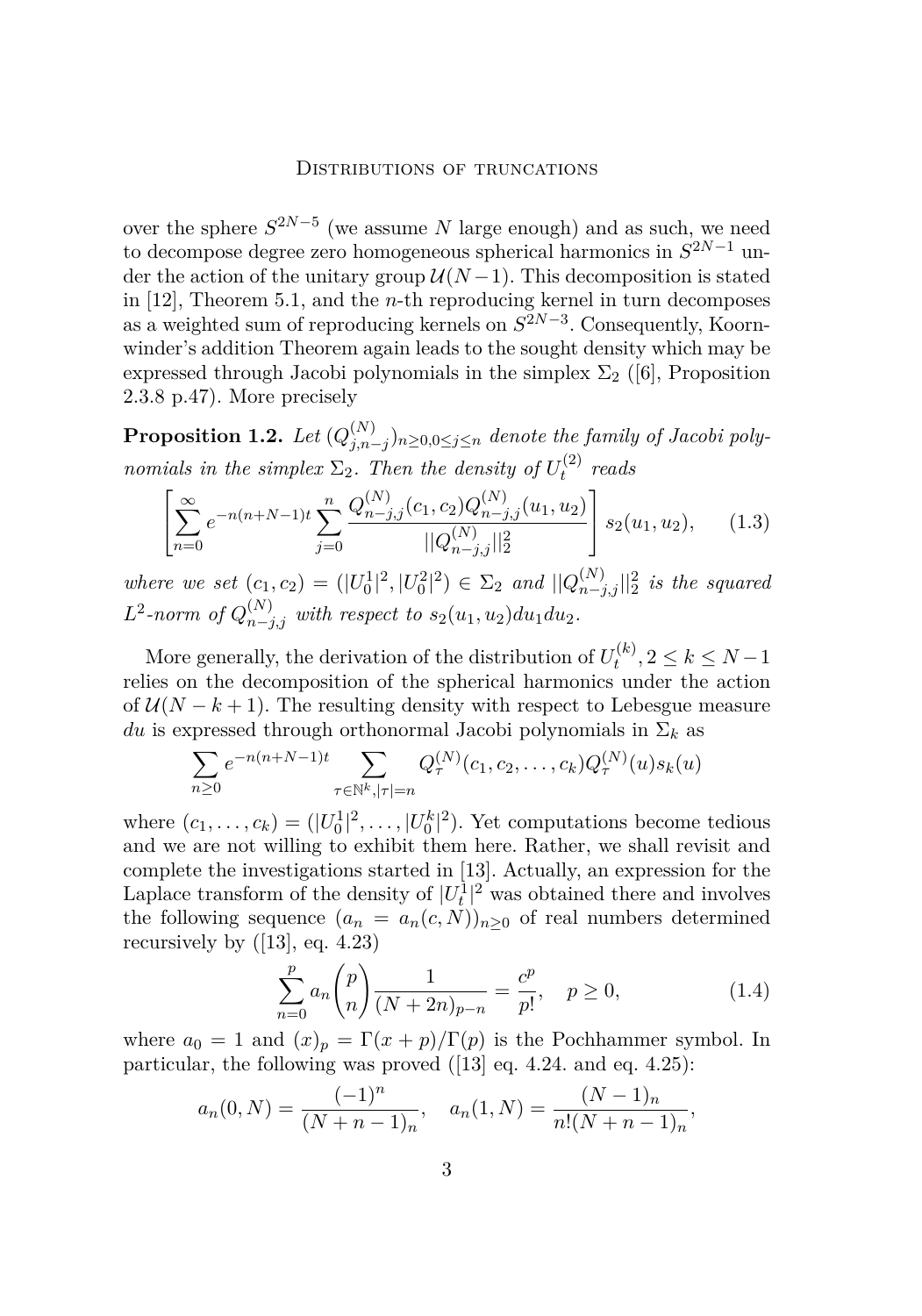<span id="page-4-0"></span>which we can rewrite as

$$
\frac{1}{(N+n-1)_n} P_n^{N-2,0}(-1), \quad \frac{1}{(N+n-1)_n} P_n^{N-2,0}(1)
$$

respectively. Using a Neumann series for Bessel functions ([\[15\]](#page-19-0)), we shall prove that

#### **Proposition 1.3.** *For any*  $c \in [0,1]$ *,*

$$
a_n = a_n(c, N) = \frac{1}{(N + n - 1)_n} P_n^{N-2,0}(2c - 1).
$$
 (1.5)

Having these coefficients in hands, we can then invert the Laplace transform and retrieve [\(1.2\)](#page-2-0). At this level, we point out that the pde satisfied by the Laplace transform of the density of  $|U_t^1|^2$  leads after integrations by parts to the heat equation associated with the Jacobi operator

$$
u(1-u)\partial_u^2 + [1 - Nu]\partial_u.
$$
\n(1.6)

More generally, the pde satisfied by the Laplace transform of the joint distribution of  $U_t^{(k)}$  $t_t^{(k)}$ ,  $1 \leq k \leq N-2$ , gives rise to the heat equation on the standard simplex associated with the generalized Jacobi operator ([\[1\]](#page-18-0), see also [\[6\]](#page-19-0) p.46 but consult the list of errata available on the webpage of Y. Xu):

$$
\sum_{i=1}^{k} [1 - Nu_i] \partial_i + \sum_{i=1}^{k} (u_i - u_i^2) \partial_{ii} - \sum_{i \neq j} u_i u_j \partial_{ij}.
$$
 (1.7)

This is an elliptic operator admitting different orthogonal basis of eigenpolynomials corresponding to the sequence of eigenvalues  $\{-n(N+n-1),\}$  $n \geq 0$ . Among them figure the Jacobi polynomials in the simplex, which agrees with our previous computations.

The paper is organized as follows. The two following sections are devoted to the derivations of the densities displayed in [\(1.2\)](#page-2-0) and [\(1.3\)](#page-3-0). In section 4, we prove proposition 1.3 and invert the Laplace transform of the density of  $|U_t^1|^2$ . In section 5, we perform integrations by parts on the pde satisfied by the Laplace transform of the density of  $U_t^{(k)}$  $t_t^{(\kappa)}$ , omitting for a while the boundary terms. In the last section, we write down the latters and show that all of them vanish unless  $k = N - 1$ .

*Remark 1.4.* The fact that  $U_t^{(k)}$  $t_t^{(k)}$  coincides with the random variable studied in [\[13\]](#page-19-0) is justified as follows. The sphere  $S^{2N-1} \approx \mathcal{U}_N/\mathcal{U}_{N-1}$  is a homogeneous space and if  $\rho$  :  $\mathcal{U}_N \rightarrow \mathcal{U}_N / \mathcal{U}_{N-1}$  is the quotient map then Lemma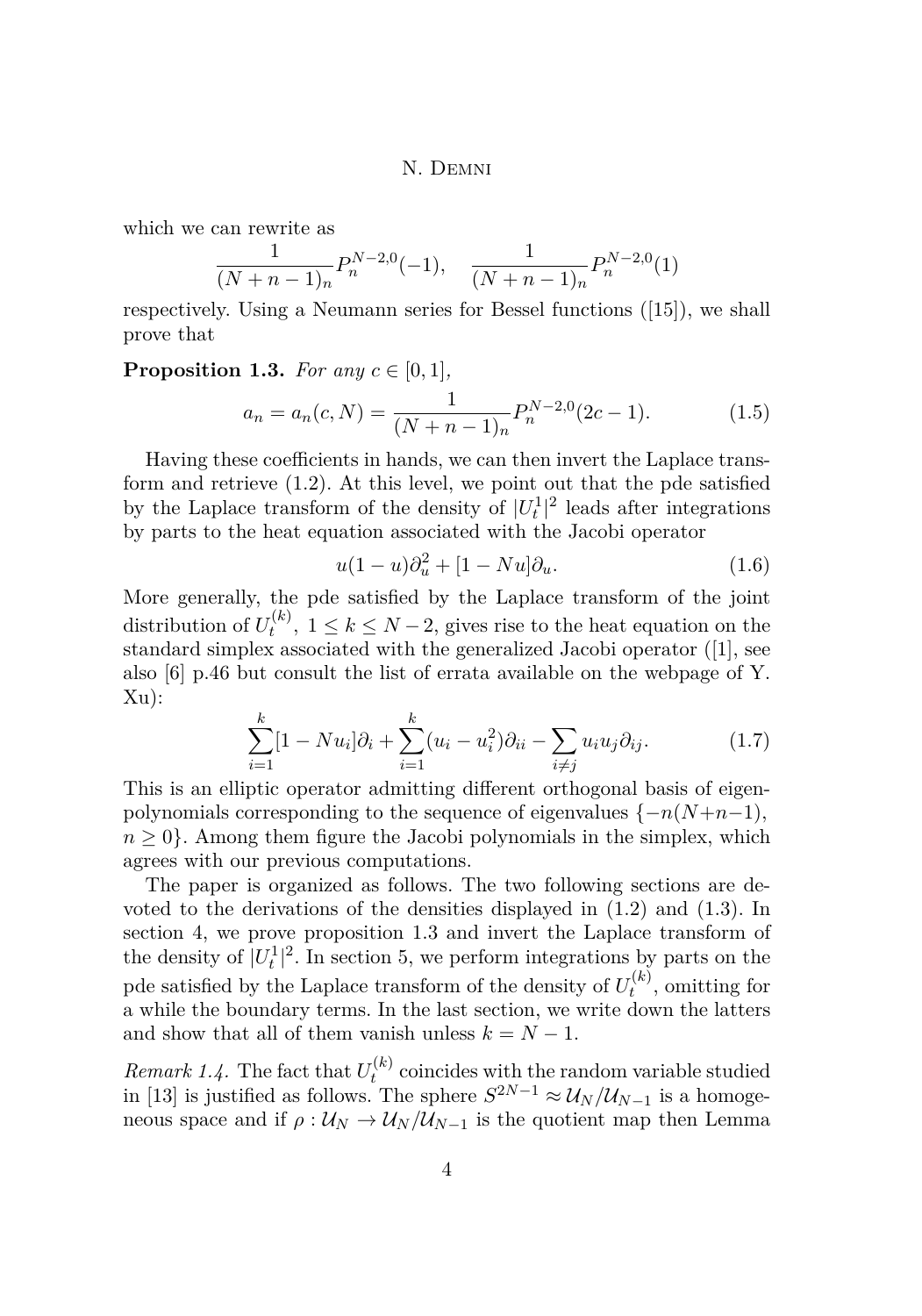2.1. in [\[4\]](#page-19-0) implies that

$$
\Delta_{\mathcal{U}_N}(f\circ\rho)=\Delta_{\mathcal{U}_N/\mathcal{U}_{N-1}}(f)\circ\rho
$$

holds for any smooth function *f* on  $U_N/U_{N-1}$ . Similarly, if  $h: S^{2N-1} \to \mathbb{C}P^{N-1}$  is the Hopf projection then we also have from Proposition G. III. 15 in [\[5\]](#page-19-0):

$$
\Delta_{S^{2N-1}}(f \circ h) = \Delta_{\mathbb{C}P^{N-1}}(f) \circ h
$$

for any smooth function  $f$  on  $\mathbb{C}P^{N-1}$ .

**Acknowledgements.** We would like to thank D. Bakry, C.F. Dunkl, T. Hmidi and Y. Xu for stimulating discussions and for their help with appropriate references.

# 2. The heat kernel on  $\mathbb{C}P^{N-1}$  and the distribution of  $|U_t^1|^2$

Let  $m, n$  be non negative integers and recall from [\[11\]](#page-19-0) that  $(m, n)$ -complex spherical harmonics are the restriction to *S* <sup>2</sup>*N*−<sup>1</sup> of harmonic polynomials in the variables

$$
(z_1, z_2, \ldots, z_N, \overline{z_1}, \overline{z_2}, \ldots, \overline{z_N})
$$

which are *m*-homogenous in the variables  $(z_i)_{i=1}^N$  and *n*-homogeneous in the variables  $(\overline{z_i})_{i=1}^N$ . Taking  $m = n$ , we obtain the  $(n, n)$ -complex spherical harmonics that are homogenous of degree zero with respect to the action of  $S^1$ . Their restrictions to  $\mathbb{C}P^{N-1}$  form a dense algebra in the space of continuous functions on  $\mathbb{C}P^{N-1}$  endowed with the uniform norm (see [\[8\]](#page-19-0), p.189). Moreover, the spectrum of the Laplace-Beltrami operator on  $\mathbb{C}P^{N-1}$  is given by the sequence  $\{-n(n+N-1), n \geq 0\}^1$ . Hence, the corresponding heat kernel is expanded in any orthonormal (with respect to the volume measure vol<sub> $CP^{N-1}$ </sub>) basis of homogeneous spherical harmonics of degree zero  $(Y_i)_{i\geq 1}$  as:

$$
R_t(w, z) = \sum_{n=0}^{\infty} e^{-n(n+N-1)t} \sum_{j=1}^{d(n,N)} Y_j(w) \overline{Y_j}(z), \quad w, z \in \mathbb{C}P^{N-1}.
$$

<sup>1</sup>We normalize the Laplacian on  $\mathbb{C}P^{N-1}$  by a factor 1/4.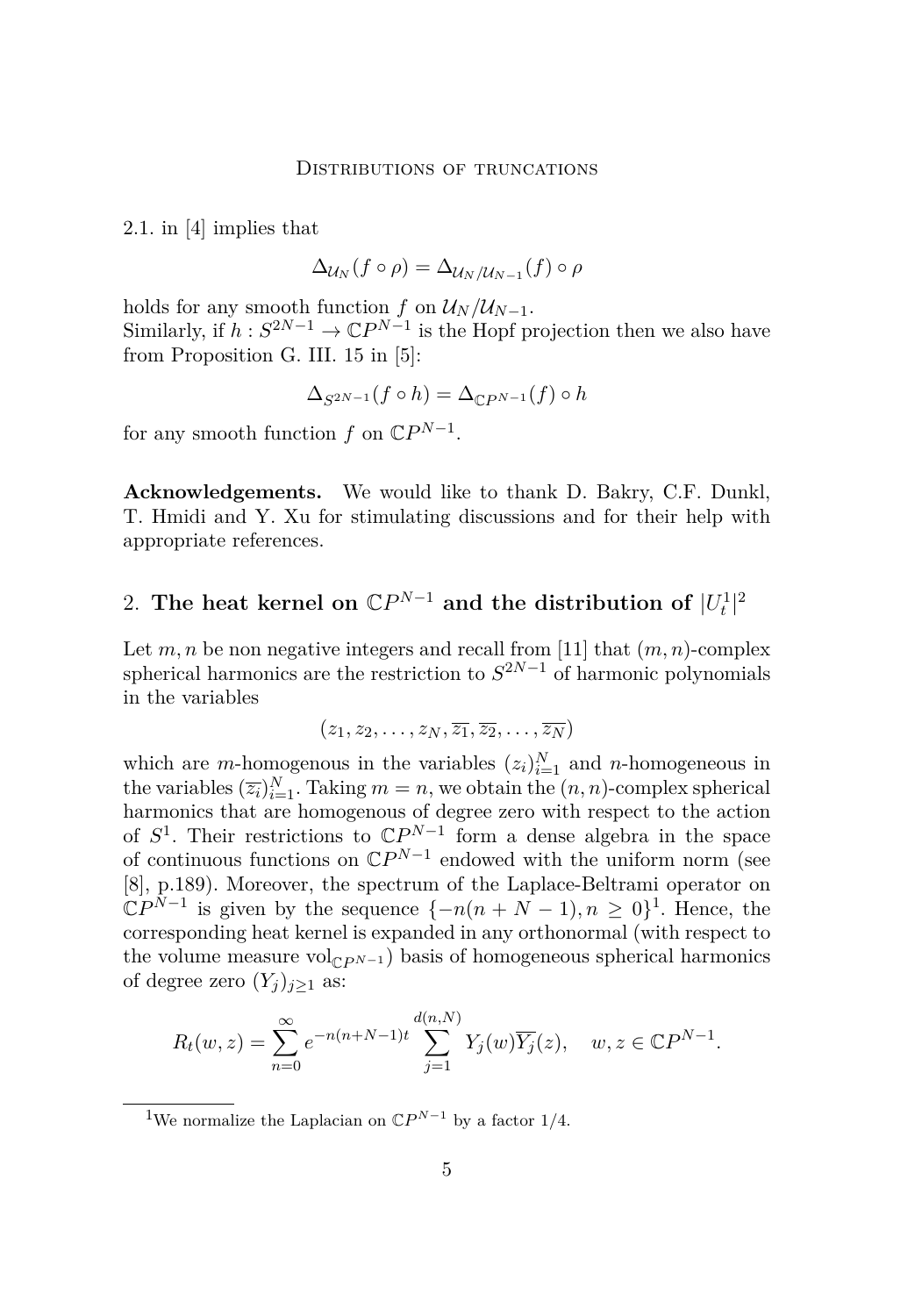<span id="page-6-0"></span>Here  $d(n, N)$  is the dimension of the eigenspace of  $(n, n)$ -complex spherical harmonics given by (Theorem 3.6 in [\[11\]](#page-19-0))

$$
d(n, N) = \frac{2n + N - 1}{N - 1} \left( \frac{(N - 1)n}{n!} \right)^2.
$$

Besides, the reproducing kernel formula (Theorem 3.8 in  $[11]^2$  $[11]^2$ ) shows that the kernel  $R_t$  is real and does not depend on the choice of the basis (this is the analogue of  $(22)$  in [\[10\]](#page-19-0)):

$$
R_t(w, z) = 2\pi \sum_{n=0}^{\infty} e^{-n(n+N-1)t} \frac{d(n, N)}{\text{vol}(S^{2N-1})} \frac{P_n^{N-2,0}(2|\langle w, z \rangle|^2 - 1)}{P_n^{N-2,0}(1)}, \quad (2.1)
$$

where  $P_n^{N-2,0}$  is the *n*-th Jacobi polynomial of parameters  $(N-2,0)$  ([\[2\]](#page-18-0), p.295),

$$
P_n^{N-2,0}(1) = \frac{(N-1)_n}{n!}, \quad \langle w, z \rangle = \sum_{i=1}^N w_i \overline{z_i},
$$

and

$$
vol(S^{2N-1}) = \frac{2\pi^N}{(N-1)!}.
$$

is the volume of  $S^{2N-1}$ . Note that

$$
R_t(w, z) = \frac{(N-2)!}{\pi^{N-1}} \sum_{n=0}^{\infty} e^{-n(n+N-1)t} \frac{P_n^{N-2,0}(1)P_n^{N-2,0}(2|\langle w, z \rangle|^2 - 1)}{||P_n^{N-2,0}||_2^2}
$$

where

$$
||P_n^{N-2,0}||_2^2 = \frac{1}{2n + N - 1}
$$

is the squared  $L^2$ -norm of  $u \mapsto P_n^{N-2,0}(2u-1)$  with respect to  $s_1(u)du$  $([2], p.99)$  $([2], p.99)$  $([2], p.99)$ . Thus Gasper's Theorem entails the positivity of  $R_t$  ([\[7\]](#page-19-0)). Now, we proceed to the derivation of the density of  $|U_t^1|^2$  and start with the decompositions

$$
w = \cos \theta_1 e_1 + \sin \theta_1 \xi_1,
$$
  

$$
z = \cos \theta_2 e_1 + \sin \theta_2 \xi_2
$$

where  $e_1$  is the first vector of the canonical basis of  $\mathbb{C}^N$ ,  $\theta_1, \theta_2 \in (0, \pi/2)$ ,  $\xi_1, \xi_2 \in S^{2N-3}$ . The volume measure of  $\mathbb{C}P^{N-1}$  in turn splits as (see [\[11\]](#page-19-0),

<sup>2</sup>The additional factor  $2\pi$  comes from the fact that vol $(S^{2N-1}) = 2\pi$ vol $(\mathbb{C}P^{N-1})$ .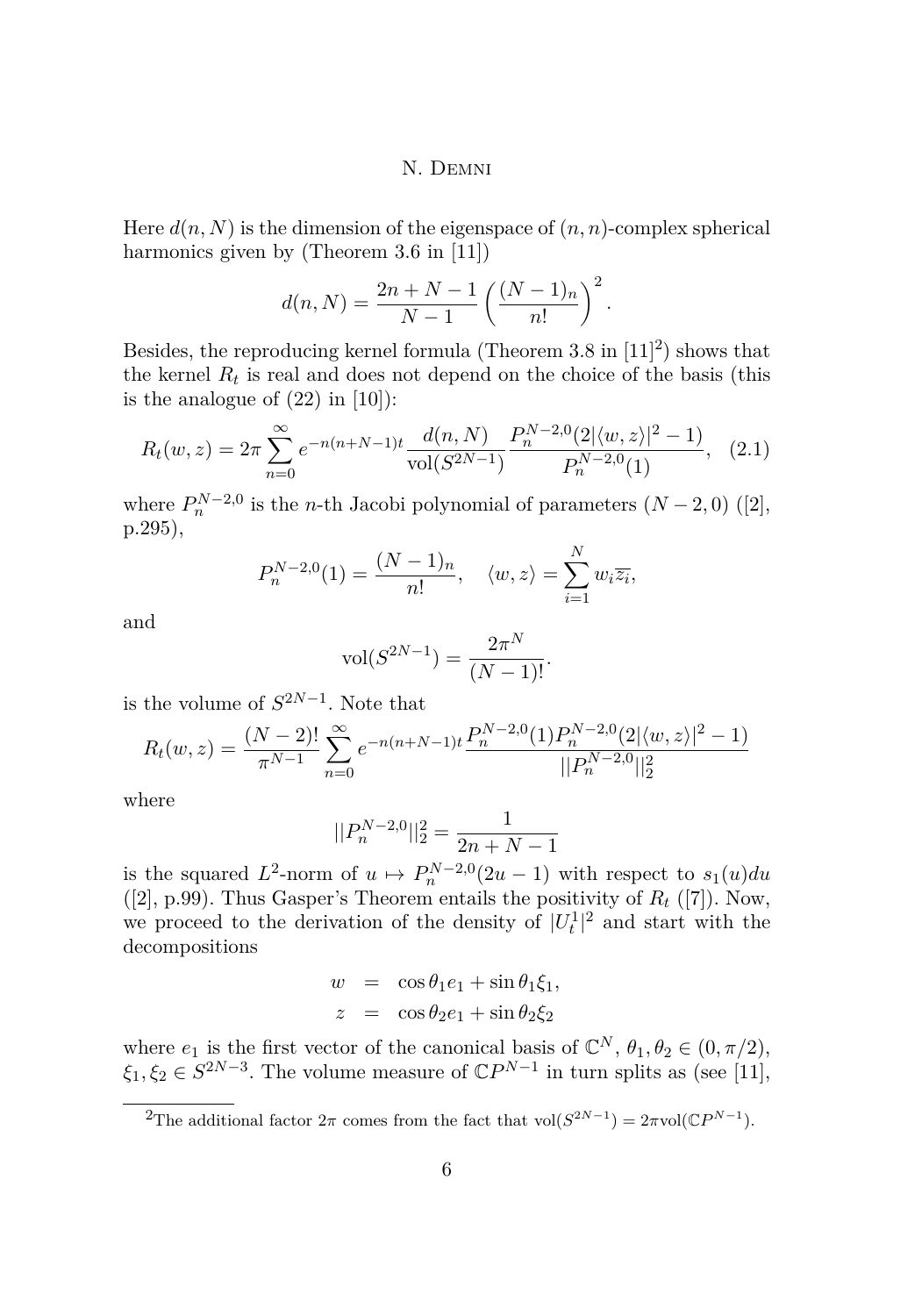#### DISTRIBUTIONS OF TRUNCATIONS

eq.2.18)

$$
\text{vol}_{\mathbb{C}P^{N-1}}(dz) = \cos \theta_2 (\sin \theta_2)^{2N-3} d\theta_2 \text{vol}_{S^{2N-3}}(d\xi_2).
$$

and the next step is to integrate [\(2.1\)](#page-6-0) over  $\xi_2$ . But  $U(N-1)$  acts transitively on  $S^{2N-3}$  therefore we can take  $\xi_1 = e_2$  to be the second vector of the canonical basis. As such, we are left with the volume of  $S^{2N-5}$  (if *N* is large enough) and with the integration over the distribution of the first coordinate of  $\xi_2$ . If this coordinate is parametrized by  $(r, \psi)$  then its distribution reads

$$
r(1-r^2)^{N-3} \mathbf{1}_{[0,1]}(r) \mathbf{1}_{[0,2\pi]}(\psi) dr d\psi.
$$

Consequently, the density of  $|U_t^1|^2$  displayed in [\(1.2\)](#page-2-0) follows from the prod-uct formula (4.12) in [\[11\]](#page-19-0) together with the variables change  $u = \cos^2 \theta_2$  $(c = \cos^2 \theta_1).$ 

*Remark 2.1.* The eigenvalue of a (*n, n*)-spherical harmonic equals the eigenvalue of a *O*(2*N*)-spherical harmonic of degree 2*n* in *S* <sup>2</sup>*N*−<sup>1</sup> viewed as a real Euclidian sphere. This coincidence is due to the fact that both polynomials are homogenous with the same total degree 2*n* and since the corresponding eigenvalue comes from the action of the Euler operator

$$
\sum_{i=1}^{N} z_i \partial_{z_i} + \sum_{i=1}^{N} \overline{z_i} \partial_{\overline{z_i}} = \sum_{i=1}^{N} x_i \partial_{x_i} + \sum_{i=1}^{N} y_i \partial_{y_i},
$$

where  $z_i \in \mathbb{C}$  is identified with  $(x_i, y_i) \in \mathbb{R}^2$ .

# 3. The distribution of  $(|U_t^1|^2, |U_t^2|^2)$

Up to an additional ingredient, the lines of the previous proof enable to derive the density of  $U_t^{(2)}$  $t^{(2)}$ . More precisely, we start with the decompositions

$$
w = \cos \theta_1 e_1 + \sin \theta_1 \xi_1
$$
  
=  $\cos \theta_1 e_1 + \sin \theta_1 \cos \beta_1 e^{i\phi_1} e_2 + \sin \theta_1 \sin \beta_1 \eta_1$ ,  

$$
z = \cos \theta_2 e_1 + \sin \theta_2 \xi_2
$$
  
=  $\cos \theta_2 e_1 + \sin \theta_2 \cos \beta_2 e^{i\phi_2} e_2 + \sin \theta_2 \sin \beta_2 \eta_2$ ,

where  $\beta_1, \beta_2 \in (0, \pi/2), \phi_1, \phi_2 \in (0, 2\pi), \eta_1, \eta_2 \in S^{2N-5}$  and  $e_2$  is the second vector of the canonical basis of  $\mathbb{C}^N$ . We also split the volume measure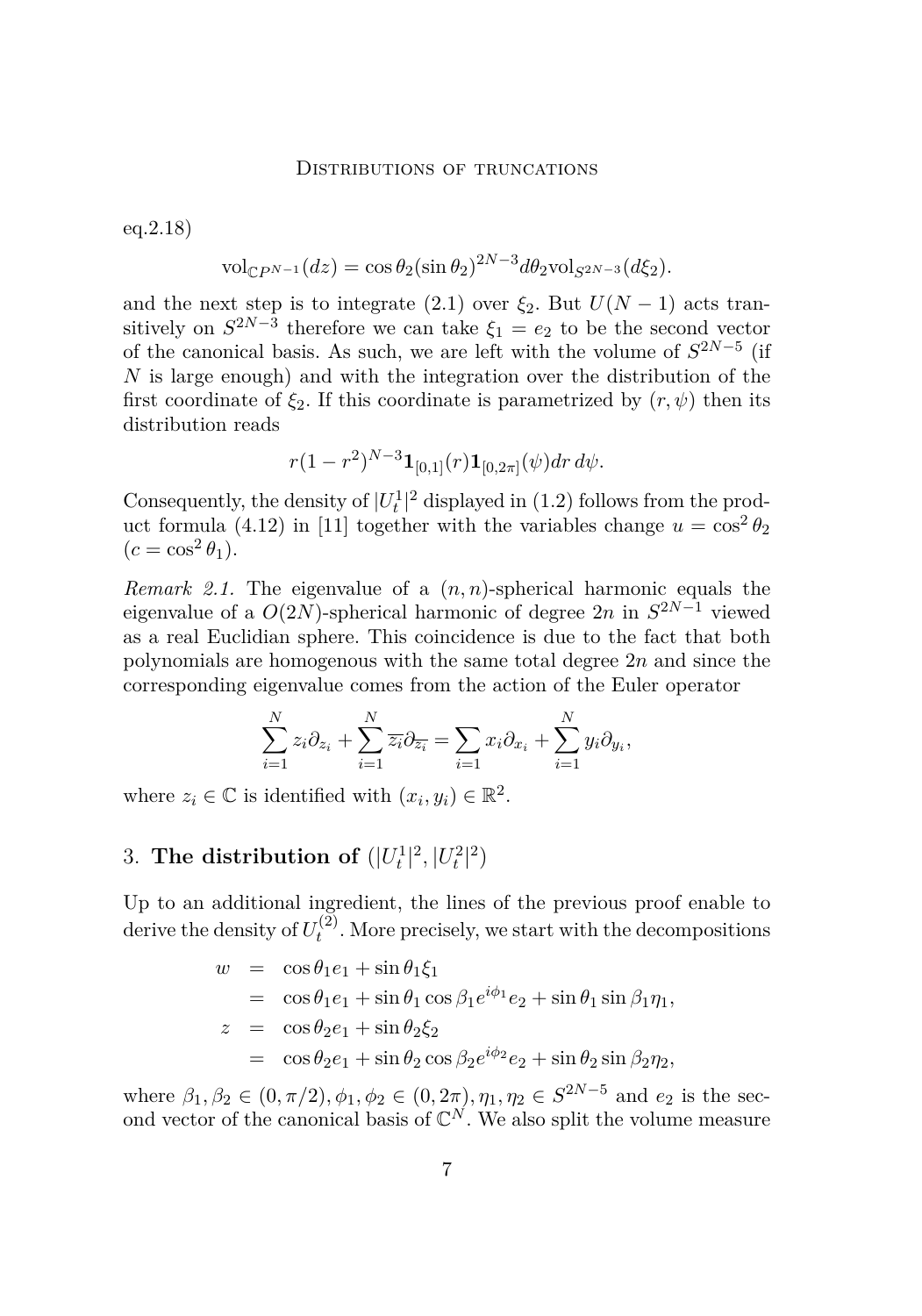on  $\mathbb{C}P^{N-1}$  as

$$
\text{vol}_{\mathbb{C}P^{N-1}}(dz) =
$$
  

$$
\left(\cos\theta_2\sin^{2N-3}(\theta_2)\cos\beta_2\sin^{2N-5}(\beta_2)d\theta_2d\beta_2d\phi_2\right)\text{vol}_{S^{2N-5}}(d\eta_2).
$$

Now comes the needed additional ingredient, which is the special instance  $m = n, \phi_1 = \phi_2 = 0$  in the formula stated in the bottom of p.5 in [\[12\]](#page-19-0). In order to recall it, let

$$
p_j^{a,b}(x) = \frac{P_j^{a,b}(x)}{P_j^{a,b}(1)}, \quad a, b > -1,
$$

be the *j*-th normalized Jacobi polynomial and define the complex-valued polynomial ([\[11\]](#page-19-0), eq.3.15)

$$
R_{j,q}^{\alpha}(y) = |y|^{|j-q|} e^{i(j-q)\arg(y)} p_{j \wedge q}^{\alpha,|j-q|} (2|y|^2 - 1), \quad y \in \mathbb{C}, \, \alpha > -1,
$$

as well as  $([12], p.6)$  $([12], p.6)$  $([12], p.6)$ 

$$
c_{j,q}(n,N) = \frac{N-2}{N-2+q+j} {n \choose q} {n \choose j} \frac{(N+n-1)_{q}(N+n-1)_{j}}{(N-2+j)_{q}(N-2+q)_{j}}.
$$

Then the *n*-th reproducing kernel on  $\mathbb{C}P^{N-1}$  admits the following expansion

$$
\frac{P_n^{N-2,0}(2|\langle w,z\rangle|^2 - 1)}{P_n^{N-2,0}(1)} =
$$
\n
$$
\sum_{j,q=0}^n c_{j,q}(n,N)[\sin \theta_1 \sin \theta_2]^{j+q} [\cos \theta_1 \cos \theta_2]^{|j-q|} p_{n-j \wedge n-q}^{N-2+j+q,|j-q|} (\cos 2\theta_1)
$$
\n
$$
p_{n-j \wedge n-q}^{N-2+j+q,|j-q|} (\cos 2\theta_2) R_{j,q}^{N-3} (\langle \xi_1, \xi_2 \rangle).
$$

Substituting in [\(2.1\)](#page-6-0), we see that the next step towards the joint distribution of  $(U_t^1, U_t^2)$  consists in integrating

$$
R_{j,q}^{N-3}\left(\langle \xi_1,\xi_2\rangle\right) = R_{j,q}^{N-3}\left(\cos\beta_1\cos\beta_2 + \sin\beta_1\sin\beta_2\langle \eta_1,\eta_2\rangle\right)
$$

over  $\eta_2 \in S^{2N-3}$ . To this end, we can assume without loss of generality that  $\eta_1 = e_3$  (the third vector of the canonical basis) and use formula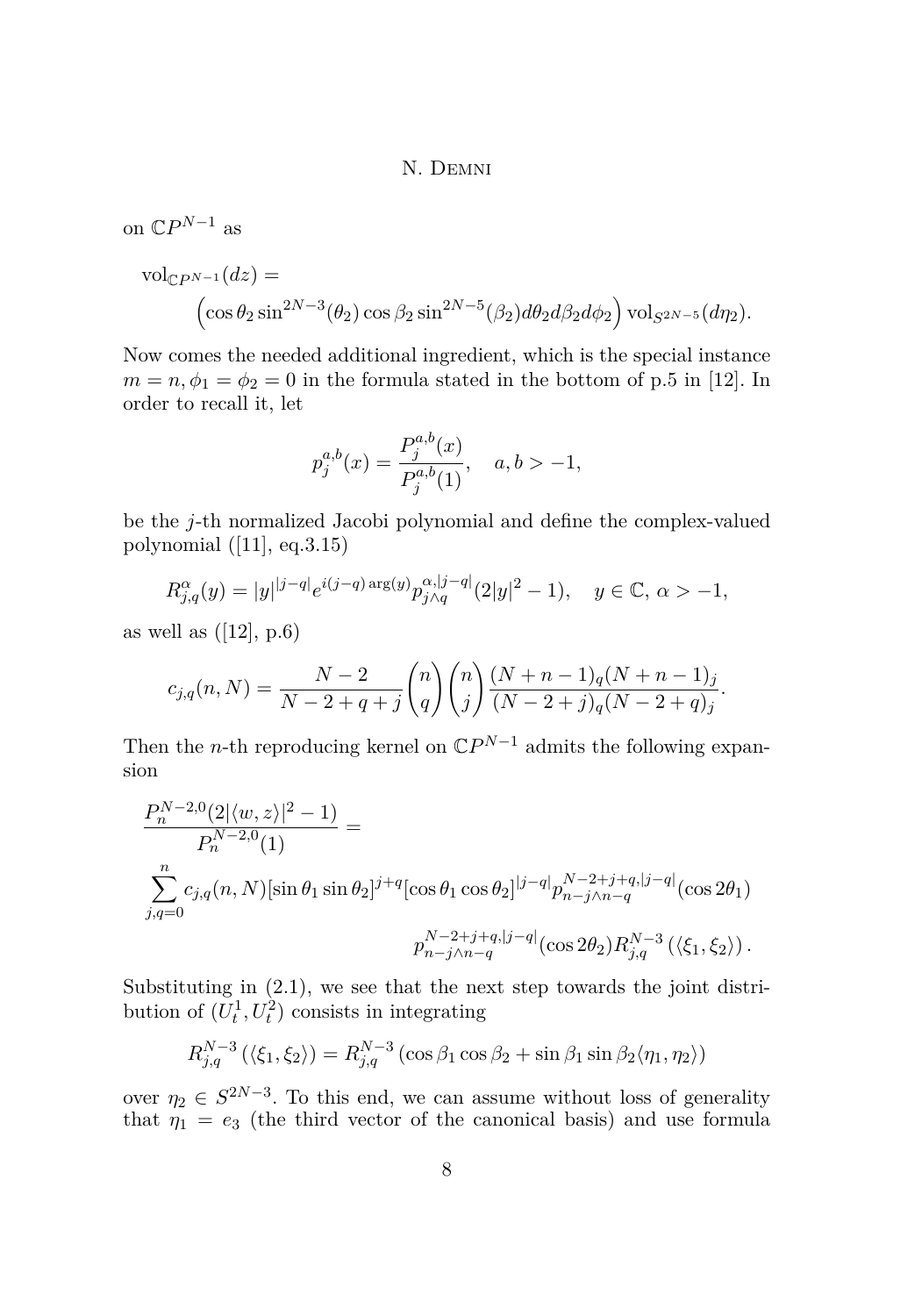$(4.11)$  in [\[11\]](#page-19-0). Altogether, we get

$$
\begin{split} &\frac{2\pi^2 \text{vol}(S^{2N-5})}{(N-3)\text{vol}(S^{2N-1})} \!\!\sum_{n=0}^{\infty} e^{-n(n+N-1)t} d(n,N) \!\!\sum_{j,q=0}^{n} c_{j,q}(n,N) [\sin\theta_1 \sin\theta_2]^{j+q} [\cos\theta_1 \cos\theta_2]^{|j-q|} \\ &\frac{p_{n-j\wedge n-q}^{N-2+j+q,|j-q|} (\cos2\theta_1) p_{n-j\wedge n-q}^{N-2+j+q,|j-q|} (\cos2\theta_2) R_{j,q}^{N-3} (\cos\beta_1 e^{i\phi_1}) R_{j,q}^{N-3} (\cos\beta_2 e^{i\phi_2}) \\ &\quad = \frac{2(N-2)}{\pi} \sum_{n=0}^{\infty} e^{-n(n+N-1)t} (2n+N-1) [P_n^{N-2,0}(1)]^2 \sum_{j,q=0}^{n} c_{j,q}(n,N) [\sin\theta_1 \sin\theta_2]^{j+q} \\ &\quad [\cos\theta_1 \cos\theta_2]^{|j-q|} p_{n-j\wedge n-q}^{N-2+j+q,|j-q|} (\cos2\theta_1) p_{n-j\wedge n-q}^{N-2+j+q,|j-q|} (\cos2\theta_2) \\ &\quad p_{j\wedge q}^{N-3,|j-q|} (\cos2\beta_1) p_{j\wedge q}^{N-3,|j-q|} (\cos2\beta_2) e^{i(j-q)(\phi_1+\phi_2)} \end{split}
$$

with respect to

$$
\cos\theta_2\sin^{2N-3}\theta_2\cos\beta_2\sin^{2N-5}\beta_2d\theta_2d\beta_2d\phi_2.
$$

Integrating over  $\phi_2 \in (0, 2\pi)$ , then the sum over  $(j, q)$  reduces to a sum over  $q = j$ . Thus, the density of  $(\theta_2, \beta_2)$  given  $(\theta_1, \beta_1)$  reads

$$
4(N-2)\sum_{n=0}^{\infty}e^{-n(n+N-1)t}(2n+N-1)[P_n^{N-2,0}(1)]^2\sum_{j=0}^nc_{j,j}(n,N)[\sin\theta_1\sin\theta_2]^{2j}
$$
  

$$
p_{n-j}^{N-2+2j,0}(\cos 2\theta_1)p_{n-j}^{N-2+2j,0}(\cos 2\theta_2)p_j^{N-3,0}(\cos 2\beta_1)p_j^{N-3,0}(\cos 2\beta_2)
$$

with respect to

$$
\cos \theta_2 \sin^{2N-3} \theta_2 \cos \beta_2 \sin^{2N-5} \beta_2 d\theta_2 d\beta_2.
$$

Performing the variables change

$$
u = \cos \theta_2, v = \sin \theta_2 \cos \beta_2,
$$

we deduce that the density of  $(|U_t^1|, |U_t^2|)$  given  $(|U_0^1|, |U_0^2|)$  is:

$$
\begin{aligned} &4(N-2)\sum_{n=0}^{\infty}e^{-n(n+N-1)t}(2n+N-1)[P_{n}^{N-2,0}(1)]^{2}\sum_{j=0}^{n}c_{j,j}(n,N)[(1-|U_{0}^{1}|^{2})(1-u^{2})]^{j}\\ &p_{n-j}^{N-2+2j,0}(2|U_{0}^{1}|^{2}-1)\,p_{n-j}^{N-2+2j,0}(2u^{2}-1)\,p_{j}^{N-3,0}\left(\frac{2|U_{0}^{2}|^{2}}{1-|U_{0}^{1}|^{2}}-1\right)p_{j}^{N-3,0}\left(\frac{2v^{2}}{1-u^{2}}-1\right)\\ \end{aligned}
$$

with respect to

$$
uv(1-u^2-v^2)^{N-3}\mathbf{1}_{\{u>0,v>0,u^2+v^2<1\}}du\,dv.
$$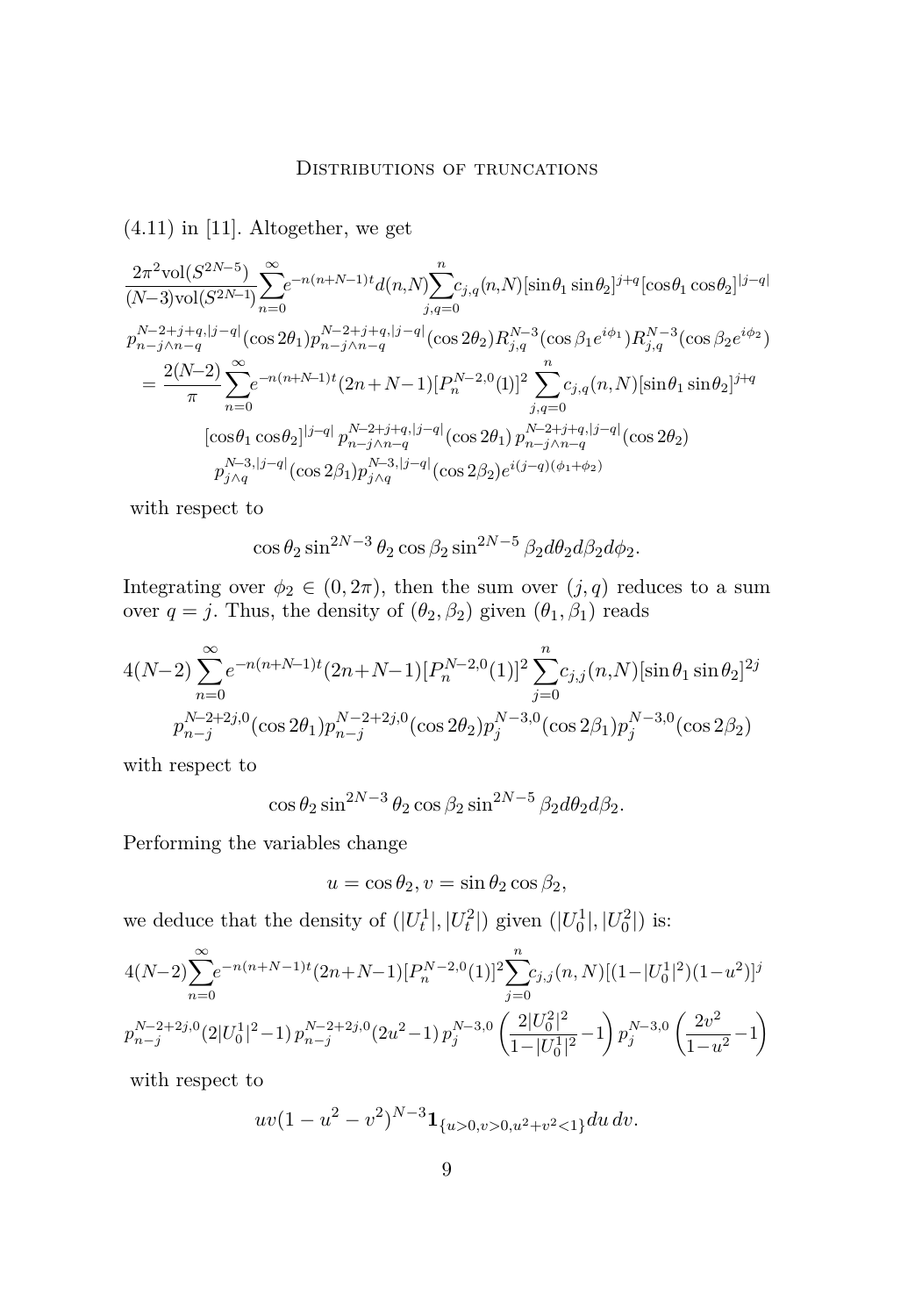Finally, if  $(|U_0^1|^2, |U_0^2|^2) = (c_1, c_2) \in \Sigma_2$  then the density of  $U_t^{(2)}$  $t^{(2)}$  reads

$$
(N-2)\sum_{n=0}^{\infty} e^{-n(n+N-1)t} (2n+N-1)[P_n^{N-2,0}(1)]^2 \sum_{j=0}^n c_{j,j}(n,N)[(1-c_1)(1-u_1)]^j
$$
  

$$
p_{n-j}^{N-2+2j,0}(2c_1-1) p_{n-j}^{N-2+2j,0}(2u_1-1) p_j^{N-3,0}\left(\frac{2c_2}{1-2c_1}-1\right) p_j^{N-3,0}\left(\frac{2u_2}{1-u_1}-1\right)
$$

with respect to  $s_2(u_1, u_2)du_1du_2$ . In order to get  $(1.3)$ , set

$$
Q_{n-j,j}^{(N)}(u_1, u_2) = (1 - u_1)^j P_{n-j}^{N-2+2j,0} (2u_1 - 1) P_j^{N-3,0} \left( \frac{2u_2}{1 - u_1} - 1 \right),
$$
  
\n
$$
n \ge 0, j = 0, 1, ..., n.
$$

These are Jacobi polynomials in the simplex  $\Sigma_2$  and are orthogonal with respect to the Dirichlet distribution whose density is  $s_2(u_1, u_2)$  (specialize Proposition 2.3.8 in [\[6\]](#page-19-0) to  $\alpha = (n-j, j)$ ,  $\kappa = (1/2, 1/2, N-5/2)^3$ . After some computations, the density of  $U_t^{(2)}$  may be written as

$$
\sum_{n=0}^{\infty} e^{-n(n+N-1)t} \sum_{j=0}^{n} \frac{Q_{n-j,j}^{(N)}(c_1, c_2) Q_{n-j,j}^{(N)}(u_1, u_2)}{||Q_{n-j,j}^{(N)}||_2^2}
$$

where

$$
||Q_{n-j,j}^{(N)}||_2^2 = \frac{1}{(2n+N-1)(2j+N-2)}
$$
  
= 
$$
\frac{[P_{n-j}^{N-2+2j,0}(1)P_j^{N-3,0}(1)]^2}{(N-2)(2n+N-1)[P_n^{N-2,0}(1)]^2 c_{j,j}(n,N)}
$$

is the squared  $L^2$ -norm of  $Q_{n-j,j}^{(N)}$  with respect to  $s_2(u_1, u_2)du_1du_2$ .

*Remark 3.1.* For general  $k \geq 3$ , the density of  $U_t^{(k)}$  may be derived in a similar way by decomposing the variable  $z \in \mathbb{C}P^{N-1}$  and the spherical harmonics on  $S^{2N-1}$  over the sphere  $S^{2N-2k+1}$ . From the point of view of representation theory, this is equivalent to the decompositions of the representation of  $\mathcal{U}(N)$  in the space of  $\mathcal{U}(N)$ -spherical harmonics under the action of the subgroup  $U(N-k+1)$ . A similar statement is valid when one considers  $O(N)$ -spherical harmonics (see [\[14\]](#page-19-0), Ch.IX).

<sup>3</sup>Beware of the different normalization of the Jacobi polynomials used in Proposition 2.3.8. The reader is also invited to consult the list of errata available on the webpage of Y. Xu.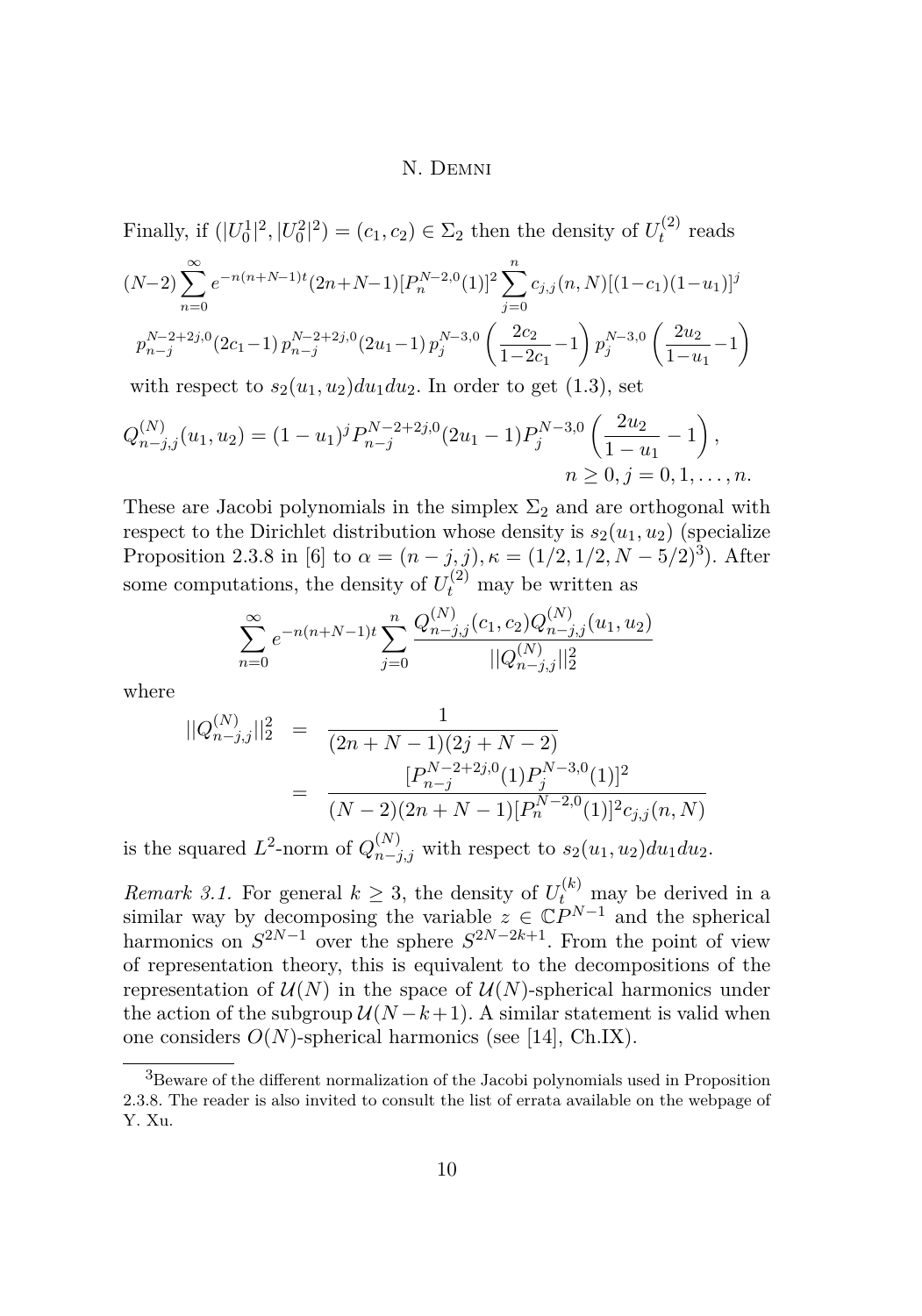# <span id="page-11-0"></span> $4.$  The distribution of  $|U_t^1|^2$ : another proof

In this section, we shall prove proposition [1.3.](#page-4-0) To this end, we rewrite [\(1.4\)](#page-3-0) as

$$
\sum_{n=0}^{p} a_n \frac{1}{n!(p-n)!} \frac{1}{(N+2n)_{p-n}} = \frac{c^p}{(p!)^2},
$$
\n(4.1)

multiply both sides of  $(4.1)$  by  $(-1)^p (x/2)^{2p+N-1}$  for *x* lying in some neighborhood of zero then sum over  $p \geq 0$ . Interchanging the order of summation, the system [\(1.4\)](#page-3-0) is equivalent to

$$
\sum_{n\geq 0} \frac{a_n}{n!} \Gamma(N+2n)(-1)^n J_{2n+N-1}(x) = J_0(\sqrt{c}x) \left(\frac{x}{2}\right)^{N-1}
$$

where  $J_{\alpha}$  is the Bessel function of index  $\alpha \in \mathbb{R}$  defined by ([\[15\]](#page-19-0)):

$$
J_{\alpha}(x) = \sum_{p \ge 0} \frac{(-1)^p}{p! \Gamma(p + \alpha + 1)} \left(\frac{x}{2}\right)^{2p + \alpha}.
$$

Note in passing that the estimate ([\[15\]](#page-19-0))

$$
|\Gamma(N+2n)J_{2n+N-1}(x)| \le \left(\frac{|x|}{2}\right)^{2n+N-1}
$$

shows that (4.1) converges provided

$$
\sum_{n\geq 0} \frac{|a_n|}{n!} \left(\frac{|x|}{2}\right)^{2n} \tag{4.2}
$$

does. Now recall the Neumann series ([\[15\]](#page-19-0), p.138)

$$
\left(\frac{x}{2}\right)^{\nu} = \sum_{n\geq 0} \frac{(\nu+2n)\Gamma(\nu+n)}{n!} J_{\nu+2n}(x), \quad \nu \in \mathbb{N}.
$$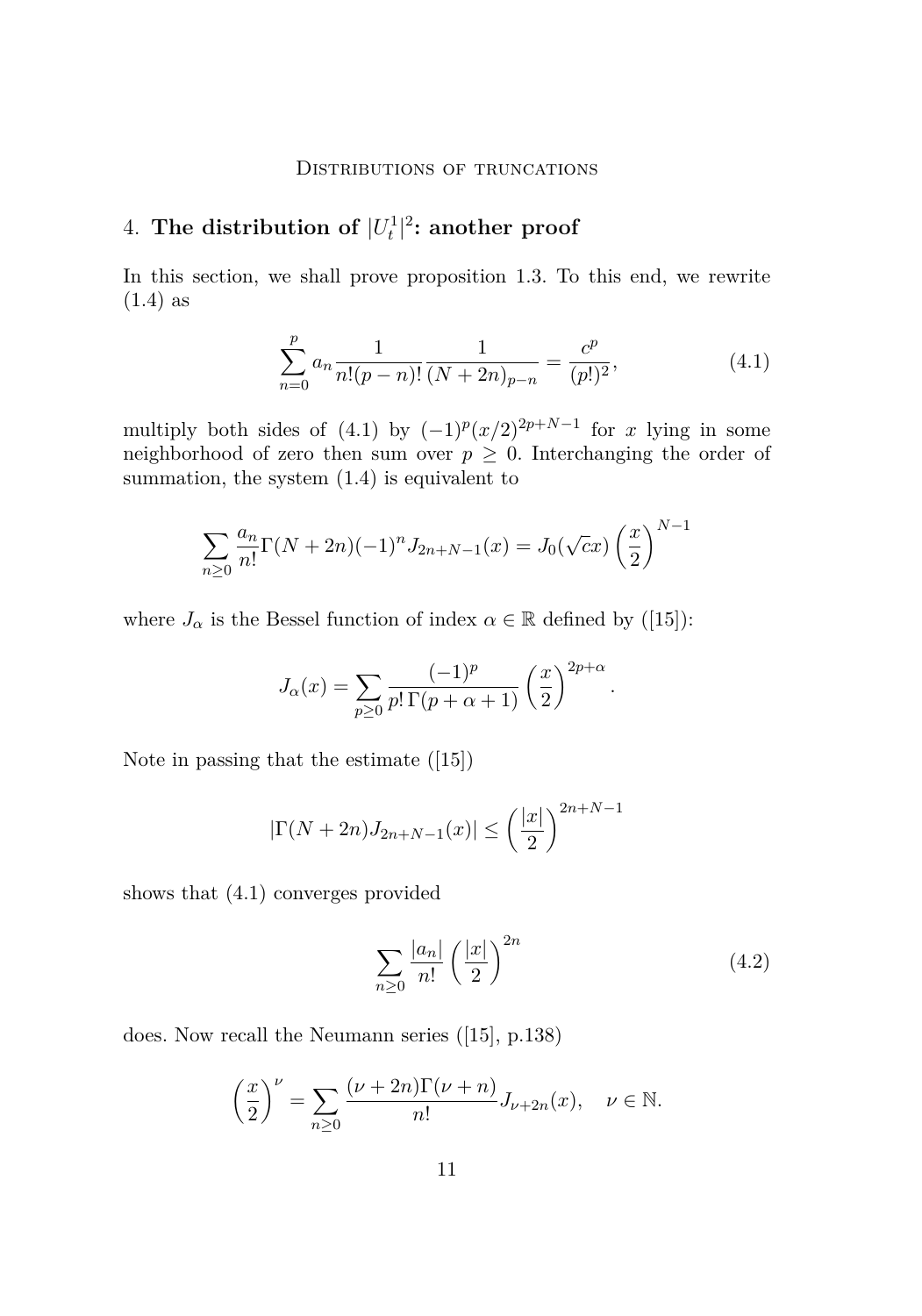Specializing it to  $\nu = N - 2$ , we get

$$
(x/2)^{N-1} J_0(\sqrt{c}x)
$$
  
=  $\sum_{p\geq 0} \frac{(-1)^p c^p}{(p!)^2} \sum_{n\geq 0} \frac{(2p+2n+N-1)\Gamma(2p+n+N-1)}{n!} J_{2p+2n+N-1}(x)$   
=  $\sum_{p\geq 0} \frac{(-1)^p c^p}{(p!)^2} \sum_{n\geq p} \frac{(2n+N-1)\Gamma(p+n+N-1)}{(n-p)!} J_{2n+N-1}(x)$   
=  $\sum_{n\geq 0} (2n+N-1) \sum_{p=0}^n \frac{(-1)^p c^p}{(p!)^2} \frac{\Gamma(p+n+N-1)}{(n-p)!} J_{2n+N-1}(x).$ 

Substituting in  $(4.1)$ , then the uniqueness of the solution of  $(1.4)$  yields

$$
\frac{a_n}{n!} \Gamma(N+2n)(-1)^n = (2n+N-1) \sum_{p=0}^n \frac{c^p}{(p!)^2} \frac{\Gamma(p+n+N-1)}{(n-p)!}
$$

or equivalently

$$
a_n = \frac{(-1)^n n!}{\Gamma(N+2n-1)} \sum_{p=0}^n \frac{(-1)^p c^p}{(p!)^2} \frac{\Gamma(p+n+N-1)}{(n-p)!}
$$

$$
= \frac{(-1)^n}{(N+n-1)_n} \sum_{p=0}^n \frac{(-1)^p n!}{(n-p)!} \frac{(n+N-1)_p}{(p!)^2} c^p
$$

$$
= \frac{(-1)^n}{(N+n-1)_n} {}_2F_1(-n, n+N-1, 1, c)
$$

where  ${}_2F_1$  is the Gauss hypergeometric function ([\[2\]](#page-18-0)). But from the very definition of Jacobi polynomials ([\[2\]](#page-18-0), p.99)

$$
P_n^{\alpha,\beta}(x) = \frac{(\alpha+1)_n}{n!} {}_2F_1(-n, n+\alpha+\beta+1, \alpha+1, (1-x)/2), \ \alpha,\beta > -1,
$$

and the relation  $P_n^{\alpha,\beta}(x) = (-1)^n P_n^{\beta,\alpha}(-x)$  ([\[2\]](#page-18-0), p.305), we obtain [\(1.5\)](#page-4-0) as required.

*Remark 4.1.* The estimate

$$
|P_n^{0,N-2}(1-2c)| \le |P_n^{0,N-2}(-1)|
$$

which follows for instance from the integral representation of the Gauss hypergeometric function shows that the series [\(4.2\)](#page-11-0) indeed converges absolutely everywhere.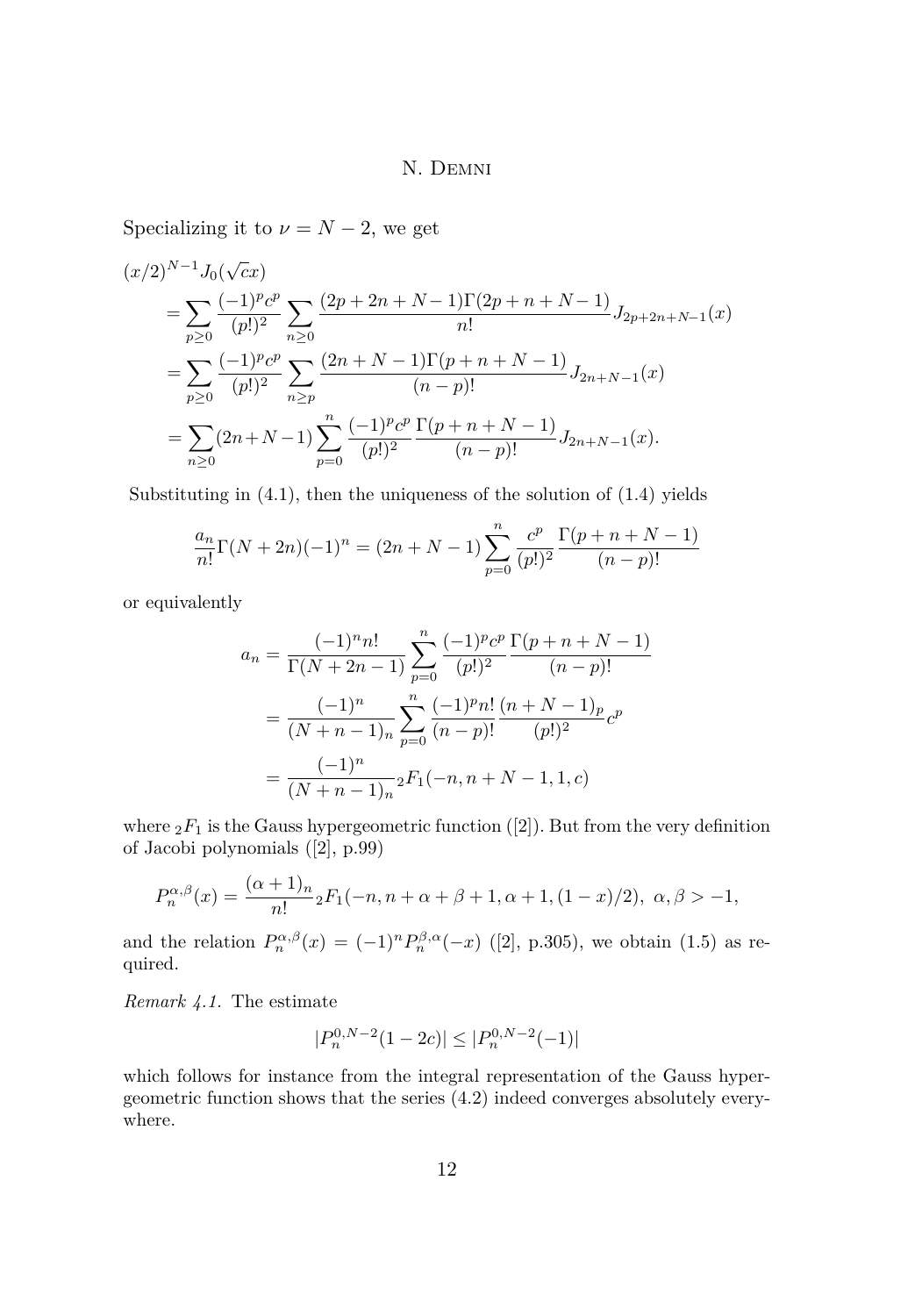With  $(1.5)$  in hands, we can invert the Laplace transform  $([13], eq.4.11)$  $([13], eq.4.11)$  $([13], eq.4.11)$ :

$$
\varphi_{t/N}(c,\lambda) = \int_0^1 e^{\lambda u} f_{t/N}(c,u) du = \sum_{n=0}^\infty a_n e^{-\Lambda_n t} \lambda^n {}_1F_1(n+1,N+2n,\lambda), \lambda \in \mathbb{R},
$$

where  $_1F_1$  is the confluent hypergeometric function ([\[2\]](#page-18-0), [\[15\]](#page-19-0)) and  $\Lambda_n = n(n + 1)$  $(N-1)/N$ . To proceed, recall the integral representation ([\[2\]](#page-18-0), p.234)

$$
{}_1F_1(a,b,\lambda) = \frac{\Gamma(b)}{\Gamma(b-a)\Gamma(a)} \int_0^1 e^{\lambda u} u^{a-1} (1-u)^{b-a-1} du, \quad b > a > 0.
$$

It follows that

$$
\lambda^{n} {}_{1}F_{1}(n+1, N+2n, \lambda) = \frac{\Gamma(N+2n)}{\Gamma(N+n-1)n!} \int_{0}^{1} \lambda^{n} e^{\lambda u} u^{n} (1-u)^{N+n-2} du
$$

$$
= \frac{(-1)^{n} \Gamma(N+2n)}{\Gamma(N+n-1)n!} \int_{0}^{1} e^{\lambda u} \left(\frac{d}{du}\right)^{n} [u^{n} (1-u)^{N+n-2}] du
$$

after *n* integration by parts. But Rodriguez formula ([\[2\]](#page-18-0), p.99)

$$
(1-x)^{\alpha}(1+x)^{\beta}P_n^{\alpha,\beta}(x) = \frac{(-1)^n}{2^n n!} \left(\frac{d}{du}\right)^n [(1-x)^{n+\alpha}(1+x)^{n+\beta}], \quad x \in (-1,1)
$$

together with the variable change  $x = 1 - 2u$  yields

$$
\left(\frac{d}{du}\right)^n [u^n (1-u)^{N+n-2}] = n! (1-u)^{N-2} P_n^{0,N-2} (1-2u).
$$

As a result

$$
a_n \lambda^n {}_1F_1(n+1, N+2n, \lambda) = P_n^{0, N-2} (1-2c) \int_0^1 e^{\lambda u} P_n^{0, N-2} (1-2u) (1-u)^{N-2} du
$$

and Tonelli-Fubini Theorem yields [\(1.2\)](#page-2-0) at time *t/N*.

### 5. **From the Laplace transform to the generalized Jacobi operator**

Another way to come from  $\varphi_t(c,\lambda)$  to  $f_t(c,\lambda)$  is as follows. For sake of simplicity, we shall drop the dependence on the parameter *c*. So, recall from [\[13\]](#page-19-0) Proposition 4.2 that  $\varphi$  satisfies

$$
\partial_t \varphi = \lambda \varphi + (\lambda^2 - N\lambda) \partial_{\lambda} \varphi - \lambda^2 \partial_{\lambda}^2 \varphi
$$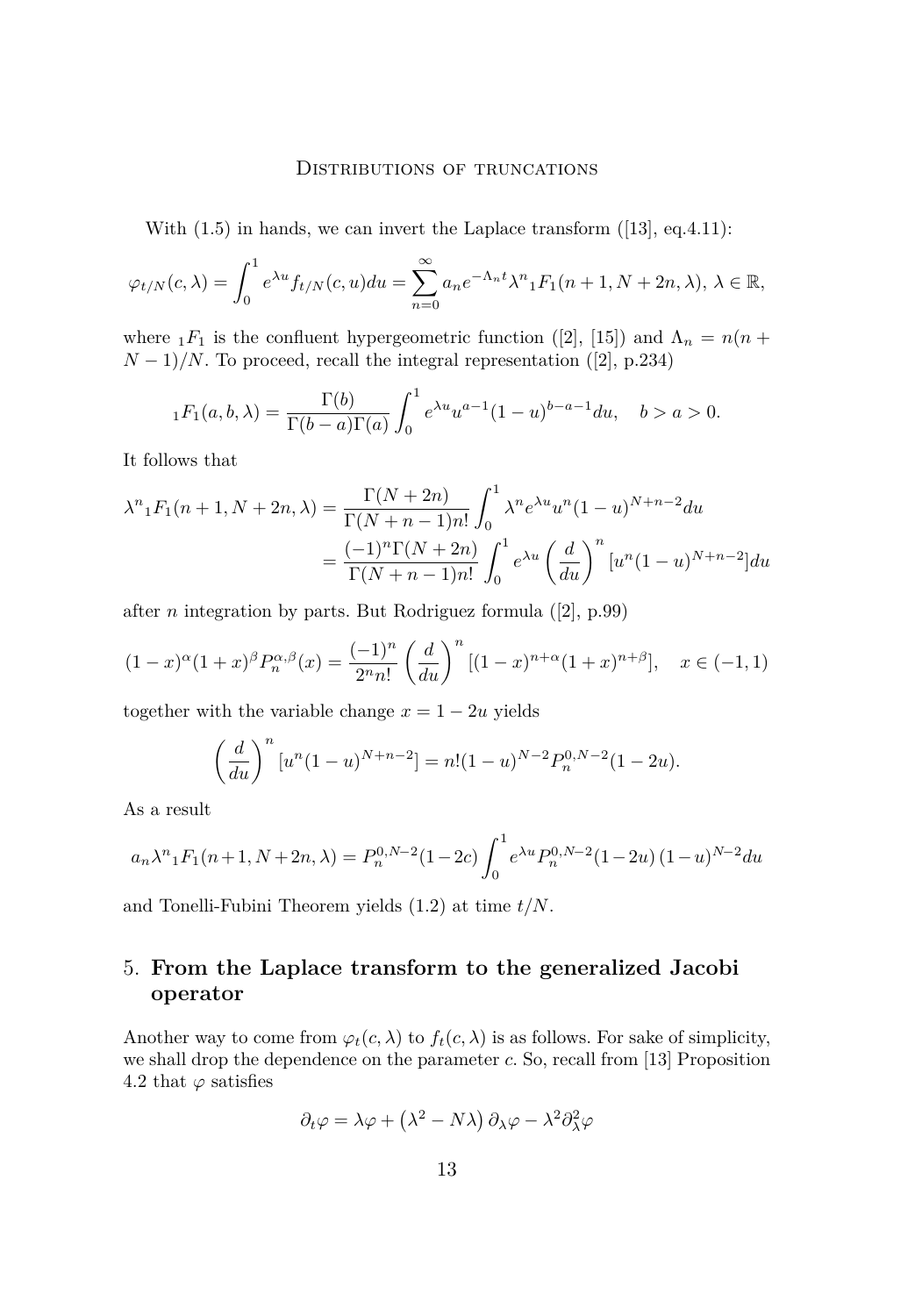<span id="page-14-0"></span>with the initial conditions  $\varphi_0(c,\lambda) = e^{\lambda c}, \varphi_t(c,0) = 1$ . Assume the density *f* is unknown and is smooth in both variables  $(t, u)$ , then integration by parts yield

$$
\int_0^1 e^{\lambda u} \partial_t f_t(u) du = [e^{\lambda u} (1 - Nu) f_t(u)]_0^1 + \int_0^1 e^{\lambda u} \partial_u [(Nu - 1) f_t(u)] du
$$
  
+ 
$$
[\lambda e^{\lambda u} u (1 - u) f_t(u)]_0^1 - [e^{\lambda u} \partial_u (u (1 - u) f_t(u))]_0^1
$$
  
+ 
$$
\int_0^1 e^{\lambda u} \partial_u^2 [u (1 - u) f_t(u)] du
$$
  
= 
$$
e^{\lambda} (2 - N) f_t(1) + \int_0^1 e^{\lambda u} \mathcal{L}(f_t)(u) du
$$

where

$$
\mathcal{L} = u(1 - u)\partial_u^2 + [1 + (N - 4)u]\partial_u + (N - 2).
$$

If  $N=2$  then

$$
\mathcal{L} = u(1-u)\partial_u^2 + [1-2u]\partial_u
$$

is nothing else but [\(1.6\)](#page-4-0) with  $N = 2$ . Otherwise, write  $f_t(u) = g_t(u)s_1(u)$  for a smooth function *g* and note that  $\mathcal{L}(s_1) = 0$ . As a result,

$$
\mathcal{L}(f_t)(u) = s_1(u) \left\{ u(1-u)\partial_u^2 + [1 - Nu]\partial_u \right\}(g_t)(u)
$$

where the RHS is the operator displayed in [\(1.6\)](#page-4-0). Since  $f_t(1) = 0$  when  $N \geq 3$ then we always have

$$
\int_0^1 e^{\lambda u} \partial_t g_t(u) s_1(u) du = \int_0^1 e^{\lambda u} \left\{ u(1-u) \partial_u^2 + [1 - Nu] \partial_u \right\} (g_t)(u) s_1(u) du.
$$

But the set of monomials  $(u^n)_{n\geq 0}$  is total in  $L^2([0,1], (1-u)^{N-2}du)$  ([\[6\]](#page-19-0), Theorem 3.17) then *g* solves the heat equation

$$
\partial_t g_t(u) = \{u(1-u)\partial_u^2 + [1 - Nu]\partial_u\} (g_t)(u).
$$

More generally, the Laplace transform of the density of  $U_t^{(k)}$ ,  $1 \leq k \leq N-1$ satisfies the linear pde

$$
\partial_t \varphi = \sum_{j=1}^k \lambda_j \varphi + \sum_{j=1}^k (\lambda_j^2 - N\lambda_j) \partial_j \varphi - \sum_{j,i=1}^k \lambda_i \lambda_j \partial_{ij} \varphi. \tag{5.1}
$$

Hoping there will be no confusion, set again

$$
\varphi_t(c,\lambda) = \int_{\Sigma} e^{\langle \lambda, u \rangle} f_t(c,u) du
$$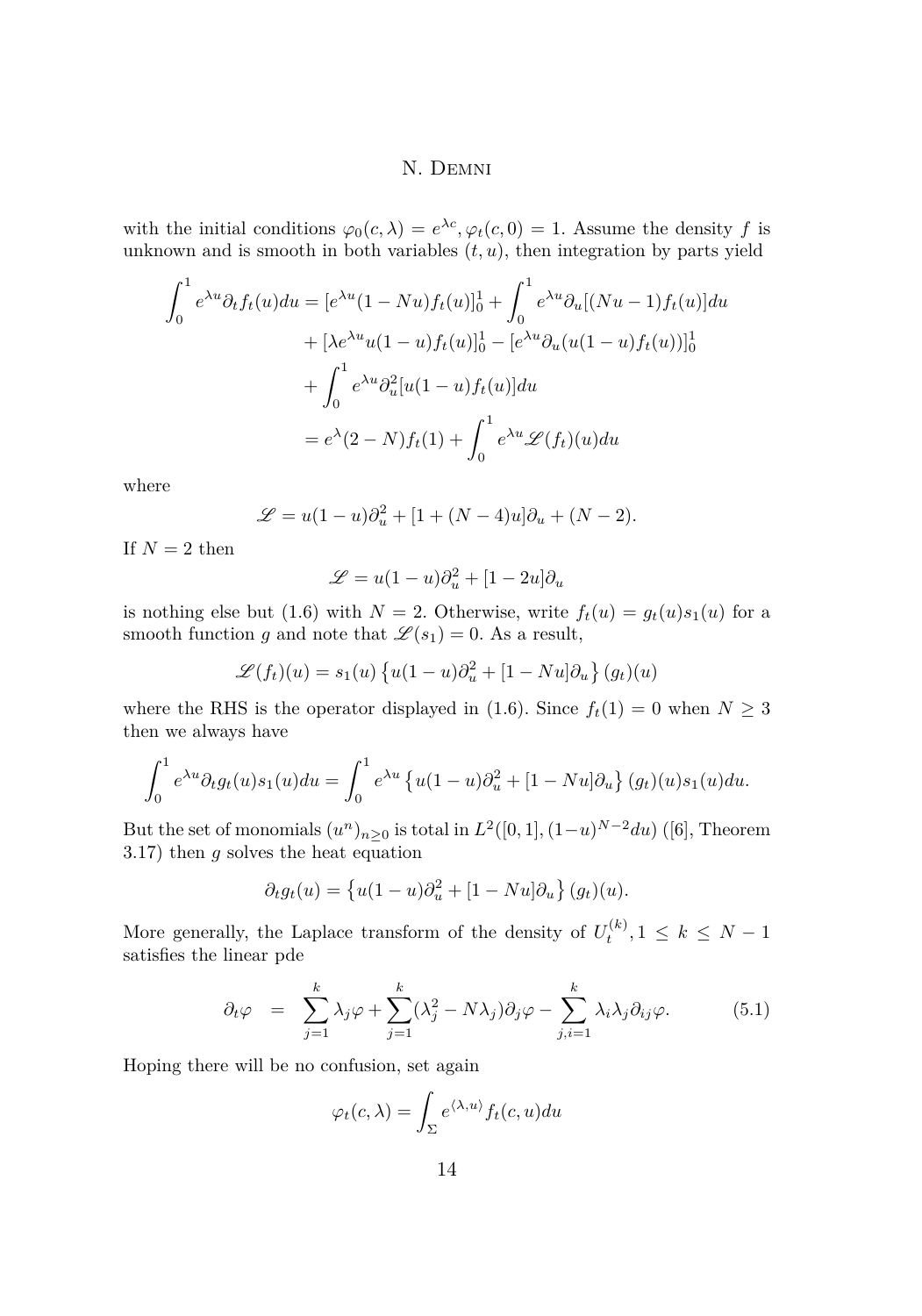where  $du$  is the Lebesgue measure in the simplex  $\Sigma$ . Then, integration by parts

$$
\sum_{i=1}^{k} \lambda_i \varphi_t(\lambda) \rightarrow -\int_{\Sigma} e^{\langle \lambda, u \rangle} \left( \sum_{i=1}^{k} \partial_i f_t(u) \right) du
$$
  

$$
(\lambda_i^2 - N\lambda_i) \partial_i \varphi_t(\lambda) \rightarrow \int_{\Sigma} e^{\langle \lambda, u \rangle} [\partial_{ii} + N\partial_i](u_i f_t(u)) du, \quad i \in \{1, ..., k\},
$$
  

$$
\lambda_i^2 \partial_{ii} \varphi_t(\lambda) \rightarrow \int_{\Sigma} e^{\langle \lambda, u \rangle} \partial_{ii} (u_i^2 f_t(u)) du, \quad i \in \{1, ..., k\},
$$
  

$$
\lambda_i \lambda_j \partial_{ij} \varphi_t(\lambda) \rightarrow \int_{\Sigma} e^{\langle \lambda, u \rangle} \partial_{ij} (u_i u_j f_t(u)) du, \quad 1 \le i \neq j \le k,
$$

transform the pde [\(5.1\)](#page-14-0) into

$$
\int_{\Sigma} e^{\langle \lambda, u \rangle} \partial_t f_t(u) du = \text{boundary terms} + \int_{\Sigma} e^{\langle \lambda, u \rangle} \mathscr{L}(f_t)(u) du,
$$

where this time  $\mathscr L$  denotes the operator

$$
k(N-k-1) + \sum_{i=1}^{k} [1 + [N-4-2(k-1)]u_i] \partial_i + \sum_{i=1}^{k} (u_i - u_i^2) \partial_{ii} - \sum_{i \neq j} u_i u_j \partial_{ij}.
$$

If  $k = N - 1$  then  $\mathscr L$  reduces to the operator displayed in [\(1.7\)](#page-4-0). Otherwise, set

$$
f_t(u) = g_t(u)s_k(u)
$$

where this time *g* is a smooth function in both variables  $(t, u), u \in \Sigma_k$  and note that the relations  $\partial_i s_k = \partial_1 s_k, 1 \leq i \leq k$  together with the identity

$$
\sum_{i=1}^{k} u_i (1 - u_i) - \sum_{i \neq j} u_i u_j = \sum_{i=1}^{k} u_i \left( 1 - \sum_{i=1}^{k} u_i \right) = \left( 1 - \sum_{i=1}^{k} u_i \right) - \left( 1 - \sum_{i=1}^{k} u_i \right)^2
$$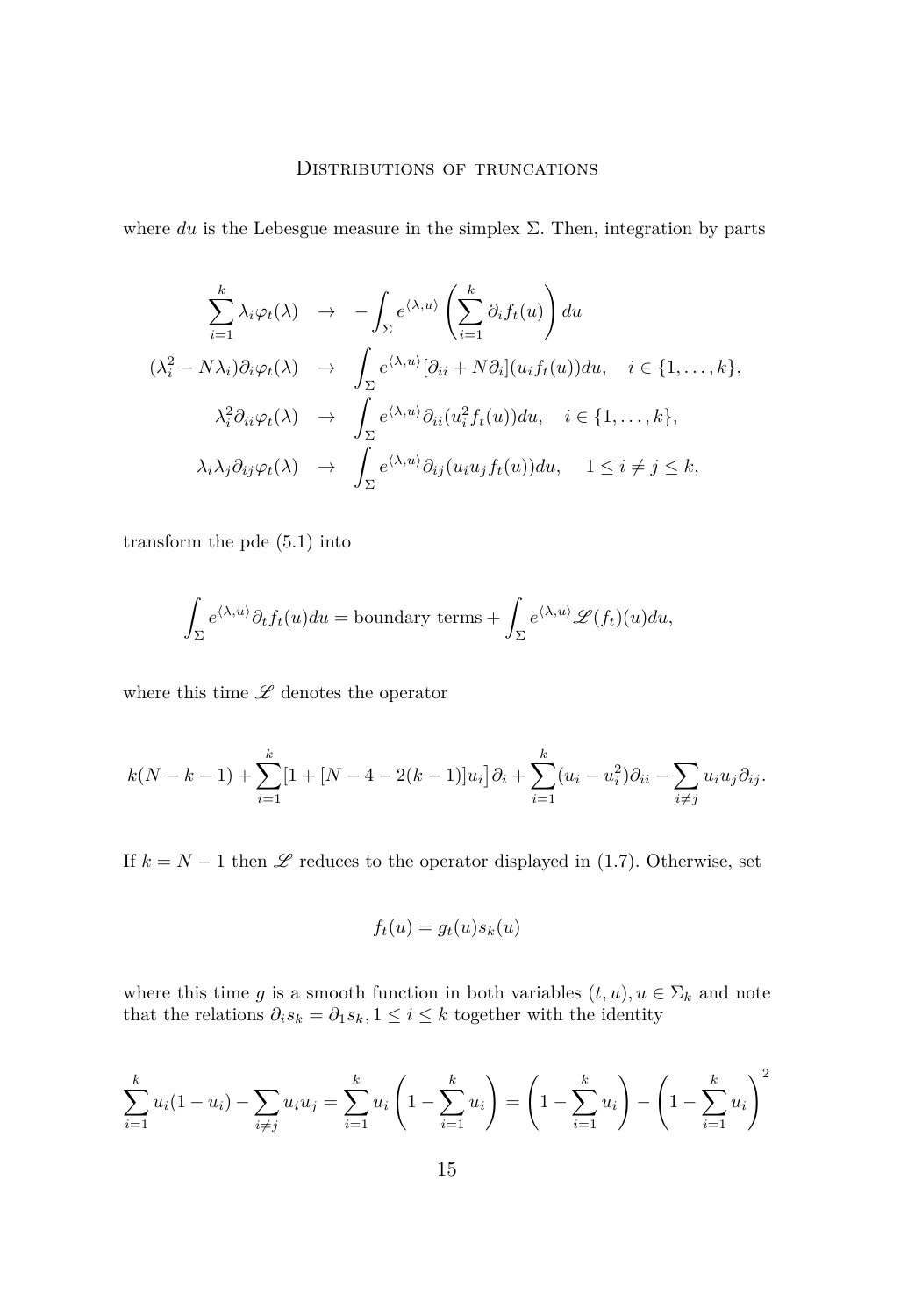imply that  $\mathscr{L}_u(s_k) = 0$ . Hence  $\mathscr{L}(f_t)(u)$  gives rise to l

$$
\sum_{i=1}^{k} [1 + [N - 4 - 2(k - 1)]u_i] \partial_i + \sum_{i=1}^{k} (u_i - u_i^2) \partial_{ii}
$$
  

$$
- \sum_{i \neq j} u_i u_j \partial_{ij} + 2 \frac{\partial_1 s}{s} (u) \left\{ \sum_{i=1}^{k} u_i (1 - u_i) \partial_i - \sum_{i \neq j} u_j u_i \partial_i \right\}
$$
  

$$
= \sum_{i=1}^{k} [1 + [N - 4 - 2(k - 1)]u_i] \partial_i + \sum_{i=1}^{k} (u_i - u_i^2) \partial_{ii}
$$
  

$$
- \sum_{i \neq j} u_i u_j \partial_{ij} + 2 \frac{\partial_1 s}{s} (u) \left\{ \sum_{i=1}^{k} u_i \partial_i \left( 1 - u_i - \sum_{j \neq i} u_j \right) \right\}
$$
  

$$
= \sum_{i=1}^{k} [1 - Nu_i] \partial_i + \sum_{i=1}^{k} (u_i - u_i^2) \partial_{ii} - \sum_{i \neq j} u_i u_j \partial_{ij}
$$

acting on  $g_t$ . Consequently, if the boundary terms vanish then Theorem 3.17 in [\[6\]](#page-19-0) implies that *g<sup>t</sup>* solves the heat equation

$$
\left[\sum_{i=1}^k [1 - Nu_i] \partial_i + \sum_{i=1}^k (u_i - u_i^2) \partial_{ii} - \sum_{i \neq j} u_i u_j \partial_{ij}\right] g_t = \partial_t g_t.
$$

We shall see below that this is the case provided that  $1 \leq k \leq N - 2$ .

## 6. **Analysis of the boundary terms**

Recall from the previous section that the integration by parts performed in the one-variable setting gave rise to the boundary term

$$
e^{\lambda u}\left[ (1 - Nu)f_t(u) - \partial_u(u(1 - u)f_t(u)) \right]
$$

which vanishes at  $u = 1$  since  $f_t(1) = 0$  when  $N \geq 3$  (note that there is no such condition when  $N = 2$ ). For higher values  $k \geq 2$ , the situation is similar provided that  $1 \leq k \leq N-2$  and is different when  $k = N-1$  due to the interactions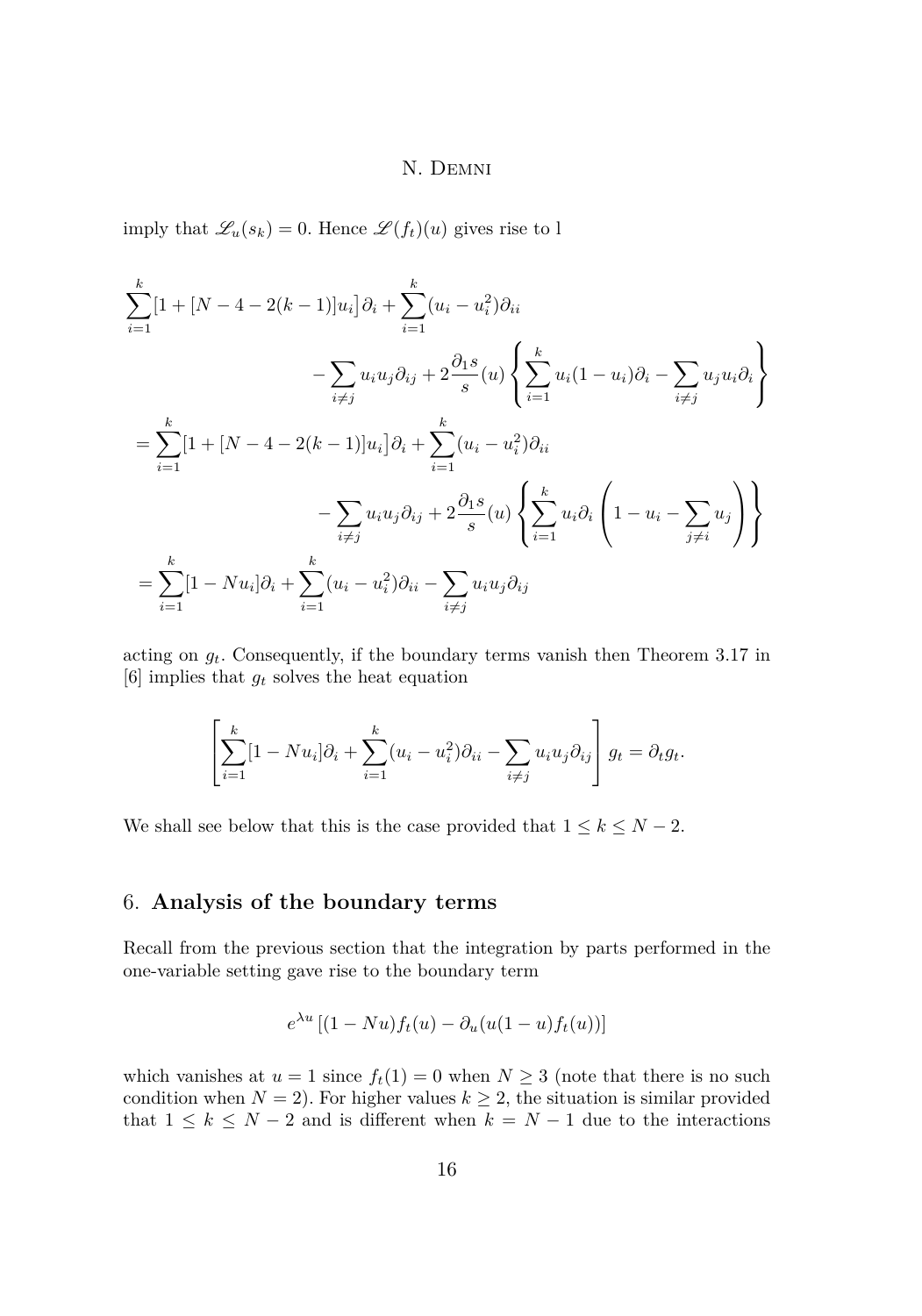### DISTRIBUTIONS OF TRUNCATIONS

between  $u_i$  and  $u_j$  for  $i \neq j$ . Indeed, the boundary terms are given by

$$
\sum_{i=1}^{k} \int [e^{\lambda_i u_i} (1 - Nu_i) f_t(u)]_0^{1 - \sum_{j \neq i} u_j} \left( \prod_{j \neq i} e^{\lambda_j u_j} \mathbf{1}_{[0,1]}(u_j) du_j \right) +
$$
\n
$$
\sum_{i=1}^{k} \int [\lambda_i e^{\lambda_i u_i} u_i (1 - u_i) f_t(u)]_0^{1 - \sum_{j \neq i} u_j} \left( \prod_{j \neq i} e^{\lambda_j u_j} \mathbf{1}_{[0,1]}(u_j) du_j \right) -
$$
\n
$$
\sum_{i=1}^{k} \int [e^{\lambda_i u_i} \partial_i \{u_i (1 - u_i) f_t(u)\}]_0^{1 - \sum_{j \neq i} u_j} \left( \prod_{j \neq i} e^{\lambda_j u_j} \mathbf{1}_{[0,1]}(u_j) du_j \right) -
$$
\n
$$
\sum_{1 \leq j \neq i \leq k} \int (\lambda_j u_j) [e^{\lambda_i u_i} u_i f_t(u)]_0^{1 - \sum_{m \neq i} u_m} \left( \prod_{m \neq i} e^{\lambda_m u_m} \mathbf{1}_{[0,1]}(u_m) du_m \right) +
$$
\n
$$
\sum_{1 \leq j \neq i \leq k} \int [e^{\lambda_j u_j} u_j \partial_i \{u_i f_t(u)\}]_0^{1 - \sum_{m \neq j} u_m} \left( \prod_{m \neq j} e^{\lambda_m u_m} \mathbf{1}_{[0,1]}(u_m) du_m \right).
$$

By Leibniz rule, the third and the last terms split into

$$
\sum_{i=1}^{k} \int [e^{\lambda_i u_i} u_i (1 - u_i) \partial_i f_t(u)]_0^{1 - \sum_{j \neq i} u_j} \left( \prod_{j \neq i} e^{\lambda_j u_j} \mathbf{1}_{[0,1]}(u_j) du_j \right) +
$$
  

$$
\sum_{i=1}^{k} \int [e^{\lambda_i u_i} (1 - 2u_i) f_t(u)]_0^{1 - \sum_{j \neq i} u_j} \left( \prod_{j \neq i} e^{\lambda_j u_j} \mathbf{1}_{[0,1]}(u_j) du_j \right)
$$

and

$$
\sum_{1 \le j \ne i \le k} \int u_i [e^{\lambda_j u_j} u_j \partial_i f_t(u)]_0^{1 - \sum_{m \ne j} u_m} \left( \prod_{m \ne j} e^{\lambda_m u_m} \mathbf{1}_{[0,1]}(u_m) du_m \right) +
$$
  

$$
(k-1) \sum_{j=1}^k \int [e^{\lambda_j u_j} u_j f_t(u)]_0^{1 - \sum_{m \ne j} u_m} \left( \prod_{m \ne j} e^{\lambda_m u_m} \mathbf{1}_{[0,1]}(u_m) du_m \right)
$$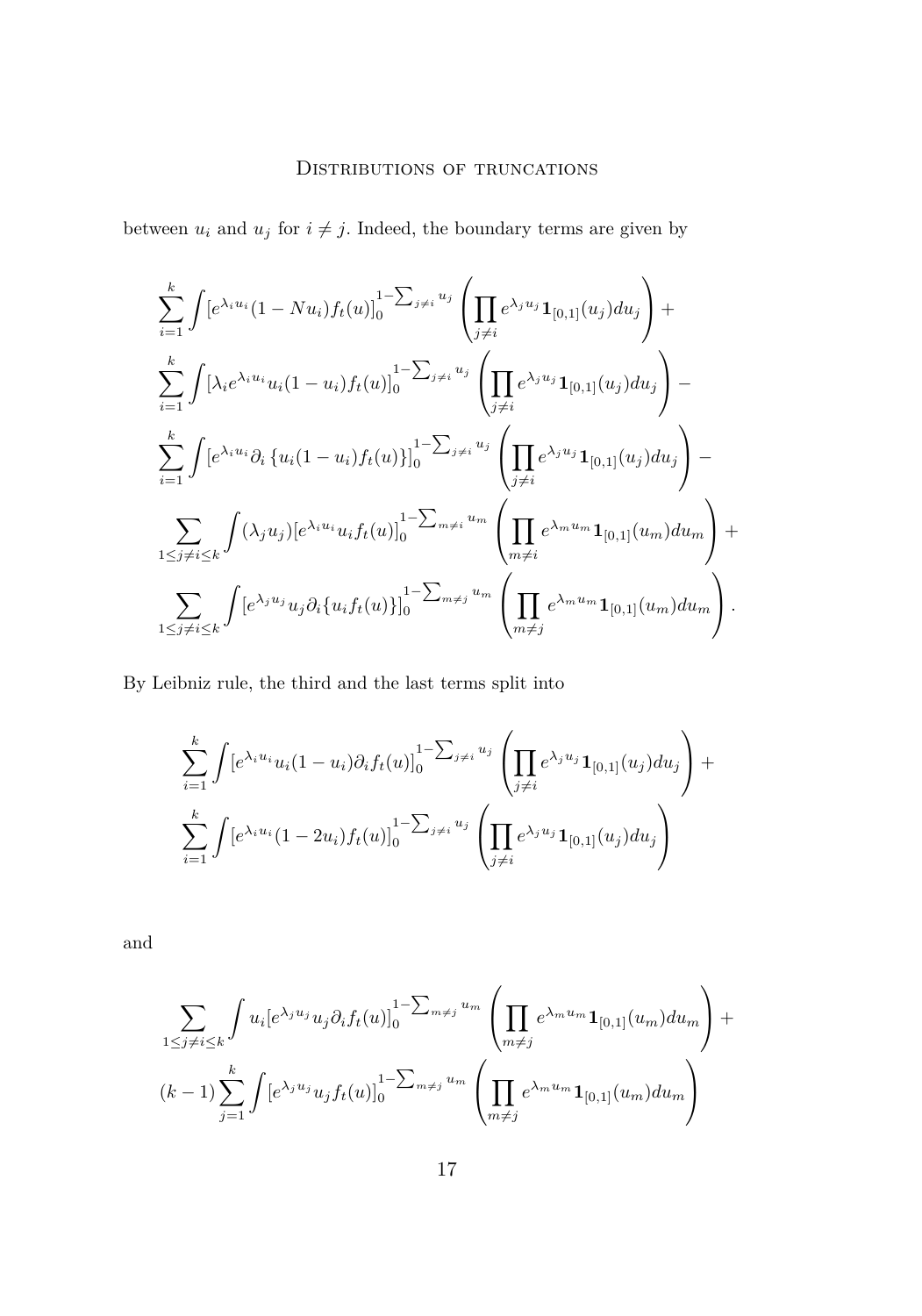<span id="page-18-0"></span>respectively. Thus there are no boundary terms at  $u_i = 0, 1 \leq i \leq l$ , while the remaining ones are given by

$$
\sum_{i=1}^{k} \int [e^{\lambda_i u_i} (k+1-N) u_i f_t(u)]^{u_i=1-\sum_{j\neq i} u_j} \left( \prod_{j\neq i} e^{\lambda_j u_j} \mathbf{1}_{[0,1]}(u_j) du_j \right) +
$$
\n
$$
\sum_{i=1}^{k} \int \left[ e^{\lambda_i u_i} u_i \left\{ \lambda_i (1-u_i) - \sum_{j\neq i} \lambda_j u_j \right\} f_t(u) \right]^{u_i=1-\sum_{j\neq i} u_j} \left( \prod_{j\neq i} e^{\lambda_j u_j} \mathbf{1}_{[0,1]}(u_j) du_j \right) -
$$
\n
$$
\sum_{i=1}^{k} \int \left[ e^{\lambda_i u_i} u_i \left\{ (1-u_i) \partial_i f_t(u) - \sum_{j\neq i} u_j \partial_j f_t(u) \right\} \right]^{u_i=1-\sum_{j\neq i} u_j} \left( \prod_{j\neq i} e^{\lambda_j u_j} \mathbf{1}_{[0,1]}(u_j) du_j \right).
$$

If  $N \geq k+2$  and  $f_t = g_ts_k$  vanishes on the hyperplane  $\{u_1 + \cdots + u_k = 1\}$  and the boundary terms reduce to

$$
\sum_{i=1}^k \int e^{\lambda_i \left(1 - \sum_{j \neq i} u_j\right)} \left(1 - \sum_{j \neq i} u_j\right) \left\{ \sum_{j \neq i} u_j [\partial_i f_t(u) - \partial_j f_t(u)] \right\}^{u_i = 1 - \sum_{j \neq i} u_j} \left( \prod_{j \neq i} e^{\lambda_j u_j} \mathbf{1}_{[0,1]}(u_j) du_j \right).
$$

But since  $\partial_i s_k = \partial_j s_k$  and since  $s_k$  vanishes on  $\{u_1 + \cdots + u_k = 1\}$ , then for any  $1 \leq i \neq j \leq k$ 

$$
\partial_i f_t(u) = \partial_j f_t(u), \quad u_1 + \dots + u_k = 1
$$

so that all boundary terms vanish. When  $k = N - 1$  the boundary terms read

$$
\sum_{i=1}^{k} \int e^{\lambda_i \left(1 - \sum_{j \neq i} u_j\right)} \left(1 - \sum_{j \neq i} u_j\right) \left\{\sum_{j \neq i} (\lambda_i - \lambda_j) u_j\right\} \left[f_t(u)\right]^{u_i = 1 - \sum_{j \neq i} u_j} \left(\prod_{j \neq i} e^{\lambda_j u_j} \mathbf{1}_{[0,1]}(u_j) du_j\right) - \sum_{i=1}^{k} \int e^{\lambda_i \left(1 - \sum_{j \neq i} u_j\right)} \left(1 - \sum_{j \neq i} u_j\right) \left\{\sum_{j \neq i} u_j [\partial_i f_t(u) - \partial_j f_t(u)]\right\}^{u_i = 1 - \sum_{j \neq i} u_j} \left(\prod_{j \neq i} e^{\lambda_j u_j} \mathbf{1}_{[0,1]}(u_j) du_j\right).
$$

### **References**

- [1] R. Aktas et Y. Xu "Sobolev orthogonal polynomials on a simplex", *Int. Math. Res. Notice* **13** (2013), p. 3087–3131.
- [2] G. E. Andrews, R. Askey et R. Roy *Special functions*, Cambridge University Press, Cambridge, 1999.
- [3] D. Bakry "Remarques sur les semi-groupes de Jacobi", *Hommage à P. André Meyer et J. Neveu. Astérisque* **236** (1996), p. 23–39.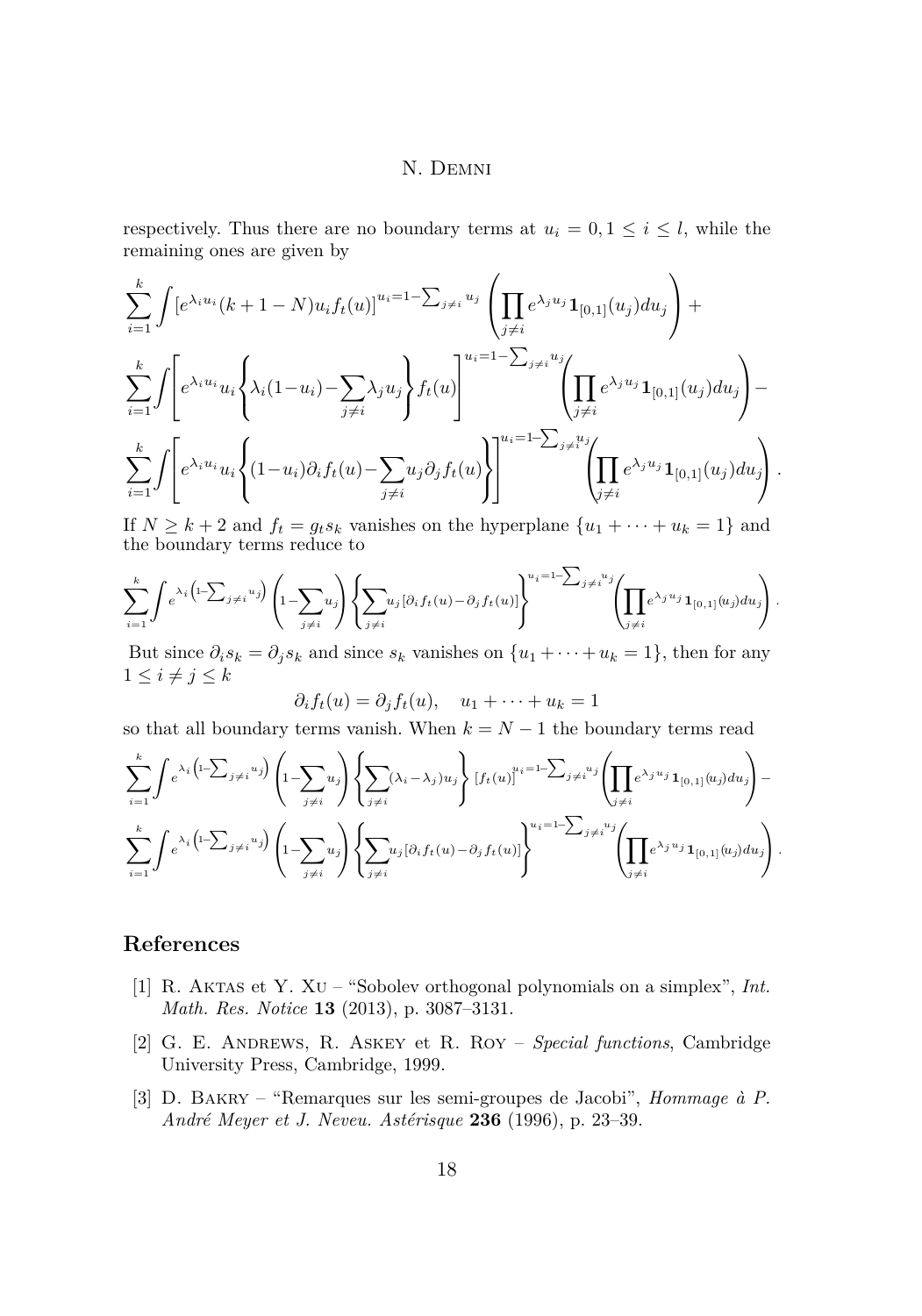- <span id="page-19-0"></span>[4] A. Benabdallah – "Noyau de diffusion sur les espaces homogènes compacts", *Bull. Soc. Math. France* **101** (1973), p. 265–283.
- [5] M. Berger, P. Gauduchon et E. Mazet "Le spectre d'une variété Riemannienne", Lecture Notes in Mathematics, Springer-Verlag, 1971, p. vii+251 pp.
- [6] C. Dunkl et Y. Xu "Orthogonal Polynomials of Several Variables", Encyclopedia of Mathematics and Its Applications, Cambridge University Press, Cambridge, 2001.
- [7] G. Gasper "Banach algebras for Jacobi series and positivity of a kernel", *Ann. Math.* **95** (1972), p. 261–280.
- [8] E. L. Grinberg "Spherical harmonics and integral geometry on projective spaces", *Trans. Amer. Math. Soc.* **279** (1983), p. 187–203.
- [9] F. Hiai et D. Petz *The Semicircle Law, Free Random Variables and Entropy*, vol. 77, A. M. S., 2000.
- [10] S. P. Karlin et G. McGregor "Classical diffusion processes and total positivity", *J. Math. Anal. Appl.* **1** (1960), p. 163–183.
- [11] T. Koornwinder "The addition formula for Jacobi polynomials II. The Laplace type integral and the product formula", *Report TW 133/72. Mathematisch Centrum, Amsterdam* (1972).
- [12]  $\qquad \qquad$ , "The addition formula for Jacobi polynomials III. Completion of the proof", *Report TW 135/72. Mathematisch Centrum, Amsterdam* (1972).
- [13] I. Nechita et C. Pellegrini "Random pure quantum states via unitary Brownian motion", *Electron. Commun. Probab* **18** (2013), p. 1–13.
- [14] N. Y. Vilenkin *Fonctions spéciales et théorie de la représentation des groupes*, vol. 33, Monographies Universitaires de Mathématiques, Dunod, 1969.
- [15] G. N. Watson *A treatise on the theory of Bessel functions*, Cambridge University Press, 1995.